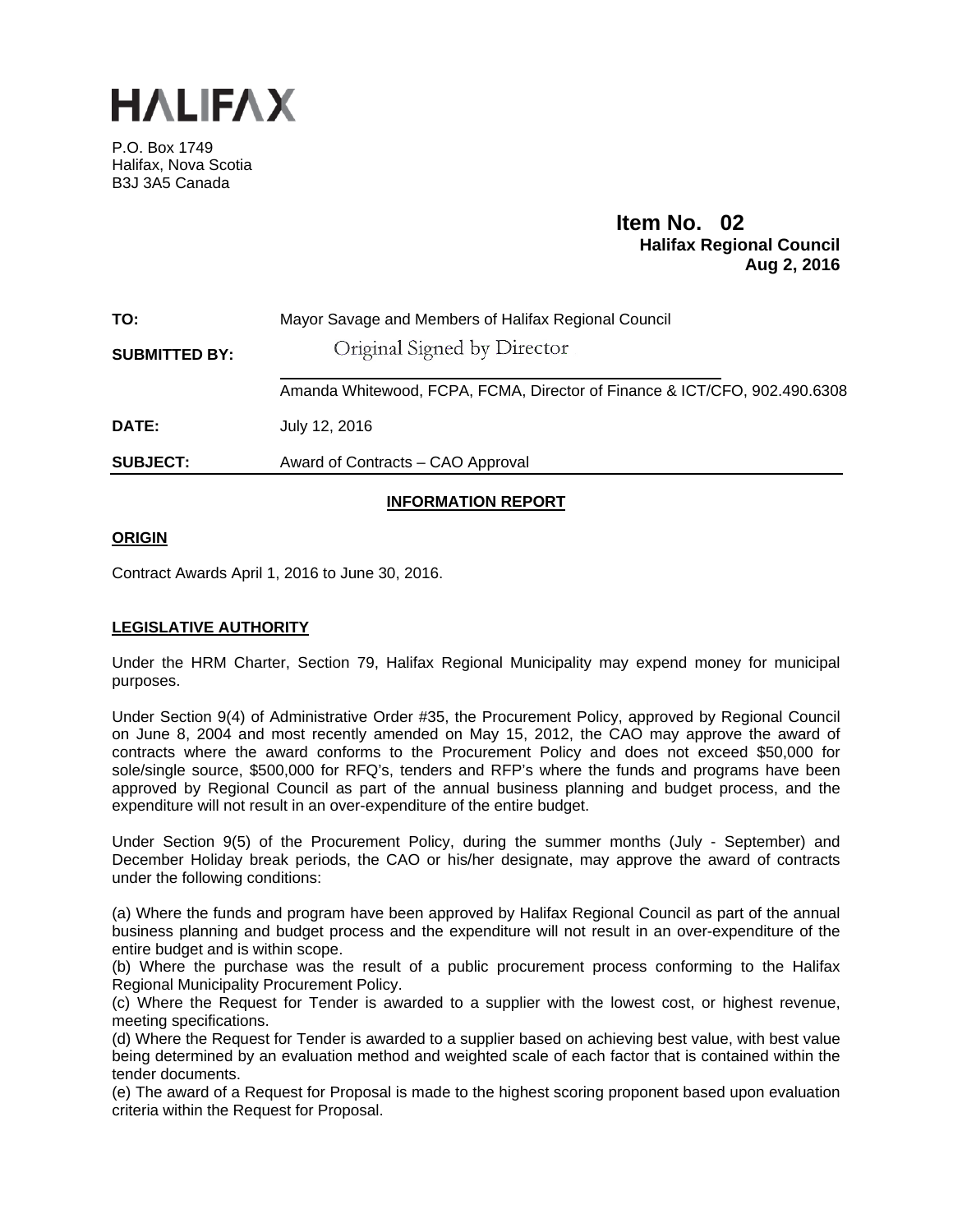(f) Where the purchase is a sole source/single source purchase not to exceed \$50,000.

(h) Where there is no legislative requirement to obtain Halifax Regional Council approval.

(h) Where the CAO does not decide that the award is a matter best dealt with by Halifax Regional Council.

Section 9(6) of the Procurement Policy requires a quarterly report to Regional Council of all awards approved by the CAO and his designate.

The purpose of this report is to provide a listing of those contracts which were approved by the CAO during the period April 1, 2016 to June 30, 2016.

#### **BACKGROUND / DISCUSSION**

Section 9(6) of the Procurement Policy requires a quarterly report to Regional Council of all awards approved by the CAO or his designate. As per this requirement, the data for awarded contracts by the CAO for the period April 1, 2016 to June 30, 2016 have been summarized in the attached table.

All reports recorded in the attached table are available for viewing in the Procurement Office.

#### **FINANCIAL IMPLICATIONS**

The financial implications including budget details and account details of each award are clearly stated in the Financial Implications section of the individual reports which are on file in the Procurement Office. All reports involving project funding were reviewed, and confirmed, by staff in Finance. Funding for these projects is available in the approved Project or Operating budget.

#### **ALTERNATIVES**

There are no alternatives.

## **ATTACHMENTS**

Appendix A - Table listing of approved reports.

A copy of this report can be obtained online at http://www.halifax.ca/council/agendasc/cagenda.html then choose the appropriate meeting date, or by contacting the Office of the Municipal Clerk at 490-4210, or Fax 490-4208.

\_\_\_\_\_\_\_\_\_\_\_\_\_\_\_\_\_\_\_\_\_\_\_\_\_\_\_\_\_\_\_\_\_\_\_\_\_\_\_\_\_\_\_\_\_\_\_\_\_\_\_\_\_\_\_\_\_\_\_\_\_\_\_\_\_\_\_\_\_\_\_\_\_\_\_\_\_\_

\_\_\_\_\_\_\_\_\_\_\_\_\_\_\_\_\_\_\_\_\_\_\_\_\_\_\_\_\_\_\_\_\_\_\_\_\_\_\_\_\_\_\_\_\_\_\_\_\_\_\_\_\_\_\_\_\_\_\_\_\_\_\_\_\_\_\_\_\_\_\_\_\_\_\_\_\_\_

Report Prepared by: Jane Pryor, Manager, Procurement 490-4200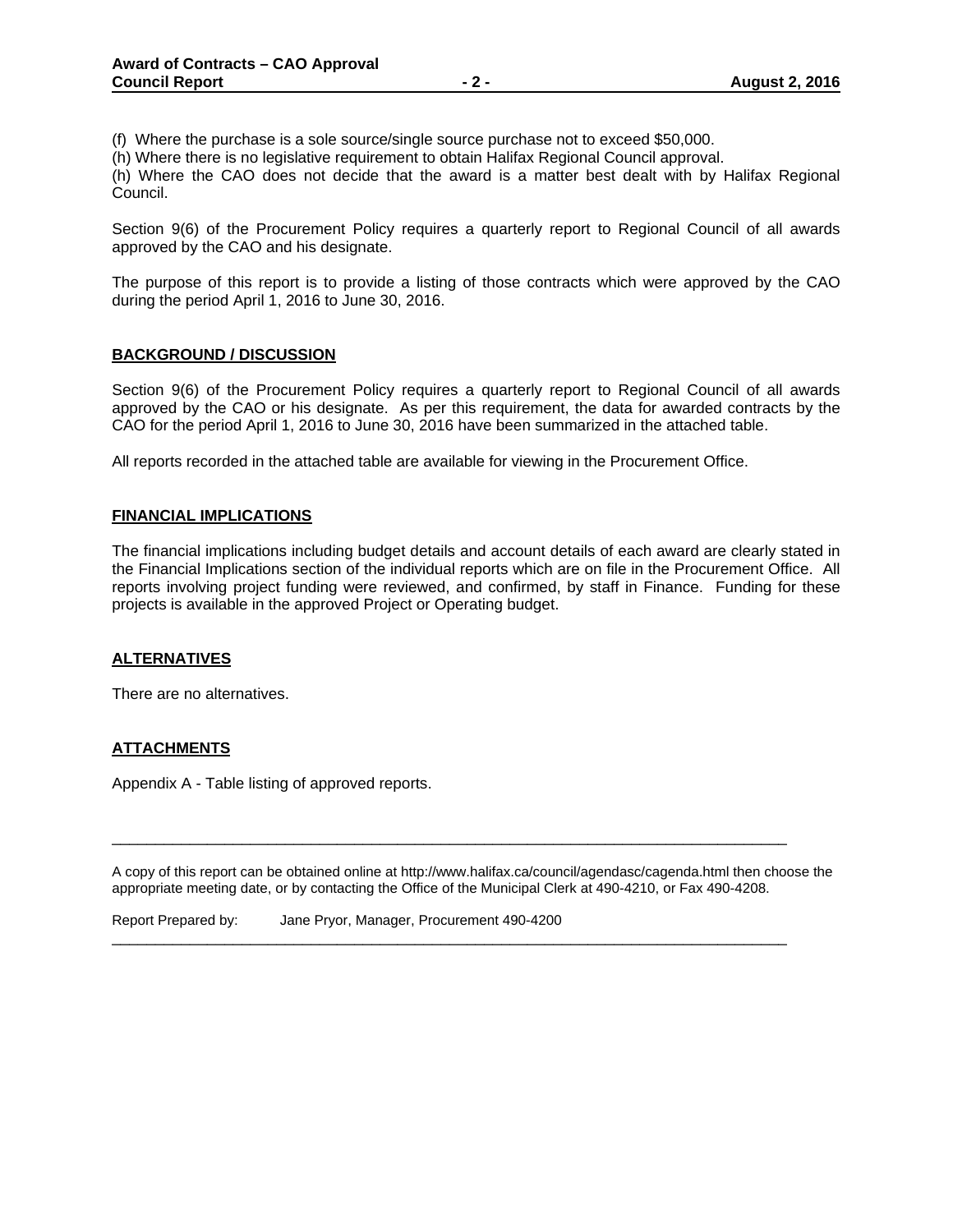**CAO Award Reports – April 2016 – June 2016 Appendix A**

July 26, 2016 (3:06PM)

| <b>Title of Report</b>                                                                                                                                             | <b>Name of Company</b>                                                                                                                                                                                                                            | <b>Bid Prices</b><br>(net HST<br>included)                               | <b>Budget /</b><br><b>Cost</b><br><b>Estimate</b> | <b>Scores</b><br>for<br><b>RFP's</b> | <b>Account #</b> | <b>Details</b>                                  |
|--------------------------------------------------------------------------------------------------------------------------------------------------------------------|---------------------------------------------------------------------------------------------------------------------------------------------------------------------------------------------------------------------------------------------------|--------------------------------------------------------------------------|---------------------------------------------------|--------------------------------------|------------------|-------------------------------------------------|
| <b>Award - Unit Price Tender 16-</b><br>207, Resurfacing, Riley Road -<br><b>East Region</b>                                                                       | <b>Dexter Construction Company</b><br>Limited *<br><b>Ocean Contractors Limited</b><br><b>Cumberland Paving &amp;</b><br><b>Contracting Limited</b><br><b>Atlantic Road Construction &amp;</b><br>Paving Ltd.<br><b>Basin Contracting Limited</b> | \$185,577**<br>\$199,281<br>\$213,005<br>\$232,222<br>\$273,917          | \$285,000                                         |                                      | CR000005         | Awarded to the<br>lowest bidder.                |
| Award - Quotation 16M018<br><b>Building Renovations to Sheet</b><br><b>Harbour Fire Station No 28</b>                                                              | <b>Domar Interior Design</b><br><b>Construction</b> *<br><b>Greytop Commercial</b><br>Construction<br><b>Gaudet Building Contracting</b><br><b>APM Construction Services</b><br><b>Dora Construction</b><br><b>Sperra Construction</b>            | \$65,179 **<br>\$65,492<br>\$73,389<br>\$92,540<br>\$96,282<br>\$100,115 |                                                   |                                      | F160 6699        | Awarded to the<br>lowest bidder.                |
| Award - RFP 16-158, Dartmouth<br><b>Sportsplex Revitalization -</b><br><b>Commissioning Services</b>                                                               | <b>MMM Group *</b><br>Amex Inc.                                                                                                                                                                                                                   | \$99,500 **                                                              | \$150,000                                         | 87.18<br>84.01                       | CB000006         | Awarded to the<br>highest scoring<br>proponent. |
| Award - Tender 0327006-17,<br><b>Highway Traffic Paint - Yellow</b><br>and White, 2016 - Joint Tender<br>with Provinces of New<br><b>Brunswick and Nova Scotia</b> | <b>Ennis Paint Canada ULC *</b><br><b>UCP Paints Incorporated</b>                                                                                                                                                                                 | \$112,486**<br>\$157,476                                                 |                                                   |                                      | R747 6517        | Awarded to the<br>lowest bidder.                |
| Award - RFP 16-001, Preliminary<br>Design - Macdonald Bridge<br><b>Bikeway Connections</b>                                                                         | Parsons *<br>WSP Canada Inc.<br><b>CBCL</b><br><b>East Point Engineering</b>                                                                                                                                                                      | \$103,791**                                                              | \$95,000                                          | 91.0<br>88.0<br>81.4<br>61.0         | CTU00420         | Awarded to the<br>highest scoring<br>proponent. |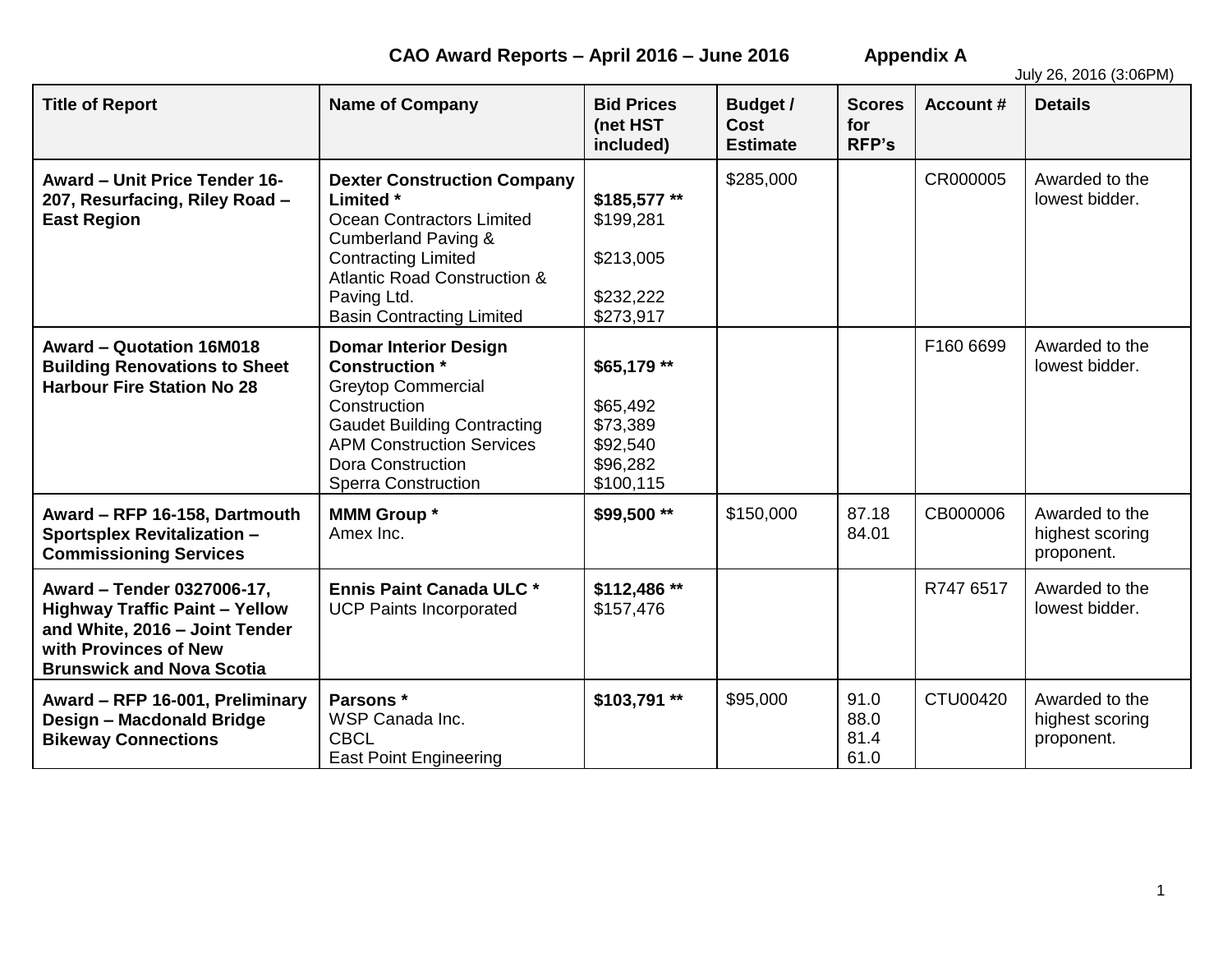| <b>Title of Report</b>                                                                                        | <b>Name of Company</b>                                                                                                                                                                                                                                | <b>Bid Prices</b><br>(net HST<br>included)                             | <b>Budget /</b><br>Cost<br><b>Estimate</b> | <b>Scores</b><br>for<br><b>RFP's</b> | <b>Account #</b>                  | <b>Details</b>                                  |
|---------------------------------------------------------------------------------------------------------------|-------------------------------------------------------------------------------------------------------------------------------------------------------------------------------------------------------------------------------------------------------|------------------------------------------------------------------------|--------------------------------------------|--------------------------------------|-----------------------------------|-------------------------------------------------|
| Award - Quotation 16M011 Eco<br><b>Chill Heap Loop Extension at St.</b><br><b>Margaret's Centre</b>           | A.J. Murphy Plumbing,<br><b>Heating &amp; Ventilation *</b><br>CC MacDonald Ltd.<br>Bremner's Plumbing & Heating<br><b>Western Plumbing &amp; Heating</b><br>Limited<br><b>Atlantica Mechanical</b><br>Contractors Inc.<br>MasterTech HVAC & Plumbing | \$62,000**<br>\$67,204<br>\$68,900<br>\$78,000<br>\$90,408<br>\$94,283 | \$73,000                                   |                                      | CB000002                          | Awarded to the<br>lowest bidder.                |
| Award - RFP 16-163, Scotiabank<br><b>Centre LED Lighting Upgrade</b>                                          | Graybar Canada *<br><b>Wesco Distribution Canada</b>                                                                                                                                                                                                  | \$485,000**                                                            | \$650,000                                  | 886.00<br>80.18                      | CB000028                          | Awarded to the<br>highest scoring<br>proponent. |
| <b>Extension of Contract</b><br>2090002804 Supply of<br><b>Residential Green Carts</b>                        | <b>Schaefer Systems</b><br>International Inc. *                                                                                                                                                                                                       | \$385,411**                                                            | \$500,000                                  |                                      | CW000001                          | Extension of<br>Contract                        |
| Sole Source Award - Paper Mill<br><b>Lake Watershed Assessment</b><br><b>Study</b>                            | <b>Dalhousie University *</b>                                                                                                                                                                                                                         | \$50,000 **                                                            |                                            |                                      | D935-Energy<br>and<br>Environment |                                                 |
| Award - RFP 16-015, Fort<br><b>Needham Master Plan</b><br>Implementation                                      | <b>Ekistics Planning &amp; Design *</b>                                                                                                                                                                                                               | \$260,070 **                                                           | \$210,000                                  |                                      | CP000002<br>CP000012              | Awarded to the<br>only proponent.<br>(1)        |
| Sole Source Award - Dalhousie<br><b>University UFMP Monitoring and</b><br><b>Research</b>                     | <b>Dalhousie University *</b>                                                                                                                                                                                                                         | \$34,923 **                                                            |                                            |                                      | R845 6399                         |                                                 |
| Award - RFP 16-028, Traffic<br><b>Consulting Services for the</b><br><b>Cogswell Redevelopment</b><br>Program | CBCL *<br>Design Point Engineering &<br><b>Surveying Ltd</b>                                                                                                                                                                                          | \$54,152**                                                             | (2)                                        | 89.00<br>81.85                       | CT000007                          | Awarded to the<br>highest scoring<br>proponent. |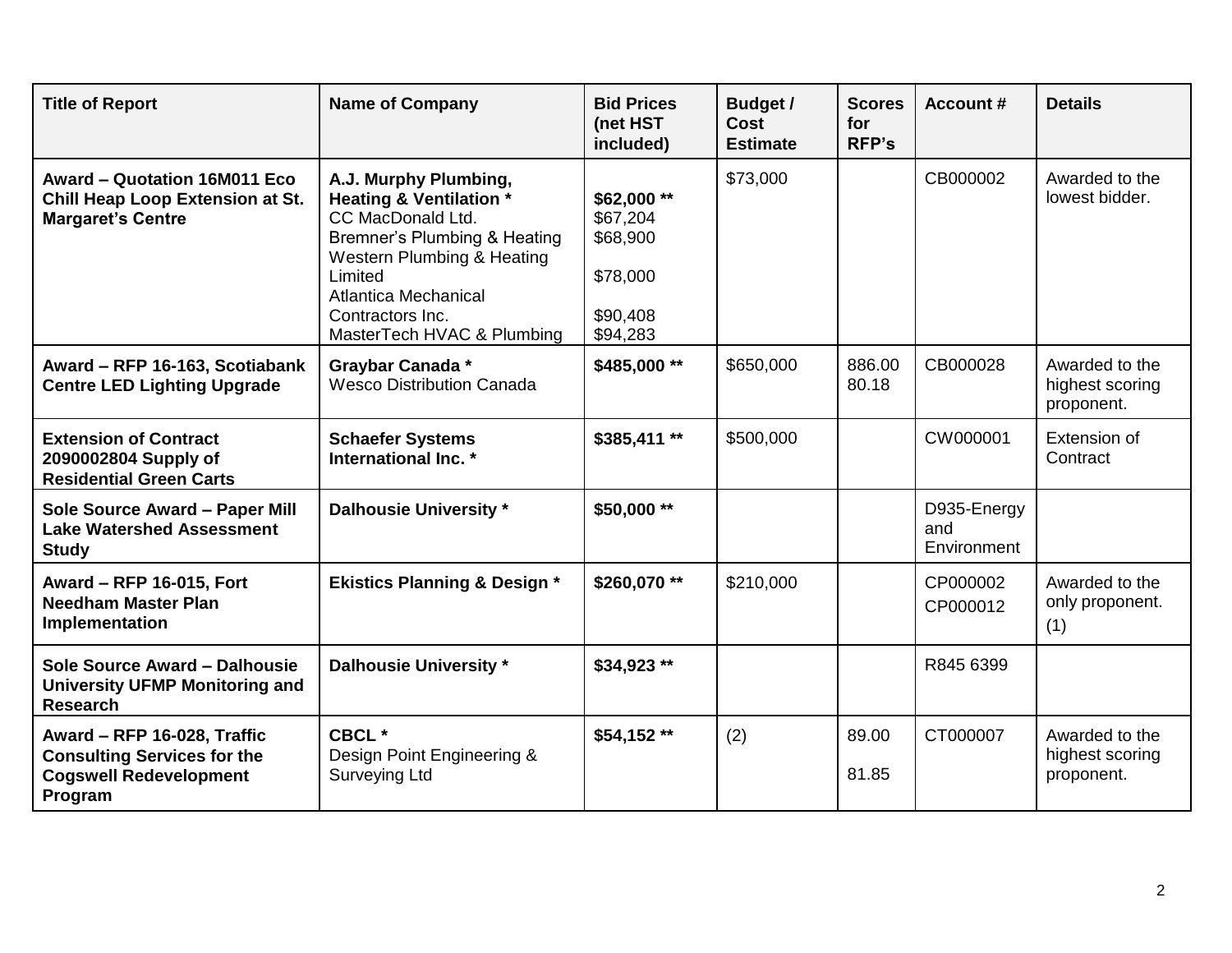| <b>Title of Report</b>                                                                                                               | <b>Name of Company</b>                                                                                                                                                                                                                                                                                                                                                                                                   | <b>Bid Prices</b><br>(net HST<br>included)                                                                                       | <b>Budget /</b><br>Cost<br><b>Estimate</b> | <b>Scores</b><br>for<br><b>RFP's</b> | <b>Account #</b> | <b>Details</b>                      |
|--------------------------------------------------------------------------------------------------------------------------------------|--------------------------------------------------------------------------------------------------------------------------------------------------------------------------------------------------------------------------------------------------------------------------------------------------------------------------------------------------------------------------------------------------------------------------|----------------------------------------------------------------------------------------------------------------------------------|--------------------------------------------|--------------------------------------|------------------|-------------------------------------|
| <b>Award - Unit Price Tender 16-</b><br>005, Sidewalk Slab<br><b>Replacements - Bedford /</b><br><b>Clayton Park / Dartmouth</b>     | Tracey's Landscaping Limited *<br>Sackville Trenching Limited<br><b>Silco Contracting Limited</b><br>Humphrey's Landscaping Limited<br><b>MBA Landscaping Limited</b><br>Leahey's Landscaping and<br><b>Contracting Limited</b><br><b>Ocean Contractors Limited</b><br><b>Basin Contracting Limited</b><br><b>Dexter Construction Company</b><br>Limited<br><b>Cumberland Paving &amp;</b><br><b>Contracting Limited</b> | \$373,114**<br>\$374,627<br>\$384,669<br>\$388,731<br>\$388,819<br>\$466,858<br>\$542,470<br>\$558,368<br>\$561,403<br>\$589,268 | \$420,000                                  |                                      | CR990002         | Awarded to the<br>lowest bidder.    |
| <b>Extension of Contract 13-007,</b><br><b>IT Service Management System</b><br>Software as a Service -<br><b>ServiceNow</b>          | <b>Nashco Consulting Ltd. *</b>                                                                                                                                                                                                                                                                                                                                                                                          | \$159,511 **                                                                                                                     |                                            |                                      | A723 6399        | Exercising the<br>option to extend. |
| Award - Tender 16-038, First<br><b>Lake Splash Pad Upgrades</b>                                                                      | <b>Humphrey's Landscaping</b><br>Limited *<br><b>MBA Landscaping Limited</b>                                                                                                                                                                                                                                                                                                                                             | \$70,433 **<br>\$79,414                                                                                                          | \$120,000                                  |                                      | CP000002         | Awarded to the<br>lowest bidder.    |
| Award - Unit Price Tender 16-<br>236, Street Capitalization -<br><b>Wentworth Street, Dundas</b><br><b>Street &amp; Green Street</b> | <b>Cumberland Paving &amp;</b><br><b>Contracting Limited *</b><br><b>Dexter Construction Company</b><br>Limited<br>Ocean Contractors Limited<br><b>Basin Contracting Limited</b>                                                                                                                                                                                                                                         | \$415,945**<br>\$445,593<br>\$484,930<br>\$499,843                                                                               | \$495,000                                  |                                      | CR000005         | Awarded to the<br>lowest bidder.    |
| Award - Tender 16-156, Eric<br><b>Spicer Boiler Replacement</b>                                                                      | <b>Gil-Son Construction Limited *</b><br><b>Direct Energy Business Services</b><br><b>Atlantica Mechanical Contractors</b><br>Inc.<br>Western Plumbing and Heating<br>Limited<br>J.C. Mechanical Contractors Ltd.<br>Master Tech HVAC and Plumbing                                                                                                                                                                       | \$269,111**<br>\$273,543<br>\$290,124<br>\$290,265<br>\$301,548<br>\$338,616                                                     | \$360,000                                  |                                      | CB000069         | Awarded to the<br>lowest bidder.    |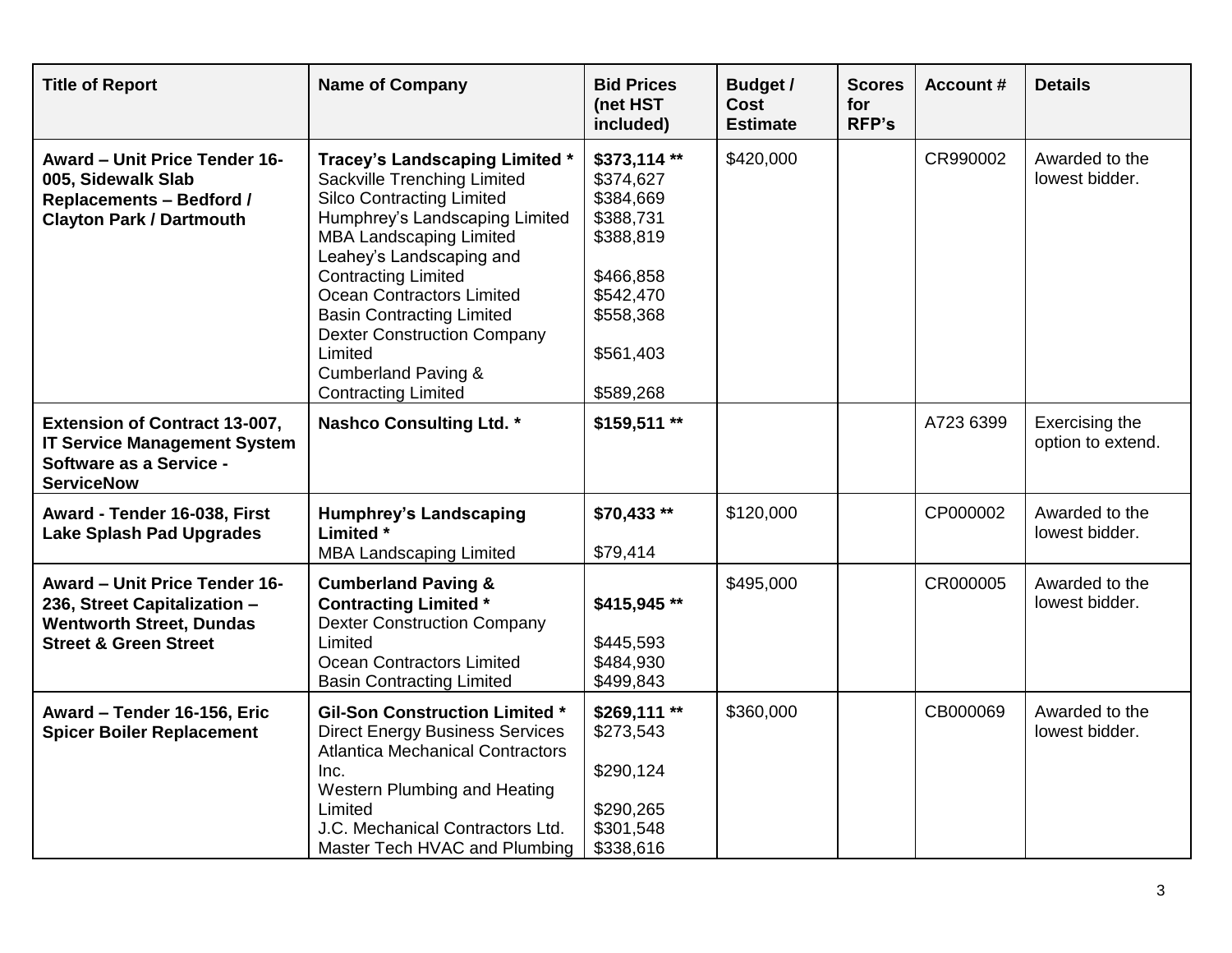| <b>Title of Report</b>                                                                                                                      | <b>Name of Company</b>                                                                                                                                                                                                                                                                                                 | <b>Bid Prices</b><br>(net HST<br>included)                                                             | <b>Budget /</b><br><b>Cost</b><br><b>Estimate</b> | <b>Scores</b><br>for<br><b>RFP's</b>      | <b>Account #</b>     | <b>Details</b>                                  |
|---------------------------------------------------------------------------------------------------------------------------------------------|------------------------------------------------------------------------------------------------------------------------------------------------------------------------------------------------------------------------------------------------------------------------------------------------------------------------|--------------------------------------------------------------------------------------------------------|---------------------------------------------------|-------------------------------------------|----------------------|-------------------------------------------------|
| Award - RFP No. P15-355R,<br><b>Site Surveys &amp; Fire Safety</b><br><b>Plans</b>                                                          | <b>IPECC*</b><br>Safety Services Nova Scotia<br>Pinchin LeBlanc<br><b>Stantec</b><br><b>RJ Bartlett Engineering Limited</b>                                                                                                                                                                                            | \$100,994**                                                                                            |                                                   | 83.00<br>83.00<br>83.00<br>73.00<br>65.00 | W213 6612            | Awarded to the<br>highest scoring<br>proponent. |
| <b>Award - Unit Price Tender 16-</b><br>208, Retaining Wall - Rockcliffe<br><b>Street - West Region</b>                                     | Tracey's Landscaping Limited *<br>J.R. Eisener Contracting Limited<br>Leaheys Landscaping and<br>Contracting Ltd.<br><b>Harbour Construction Company</b><br>Limited<br>Sackville Trenching Limited<br><b>Dexter Construction Company</b><br>Limited<br>Ocean Contractors Limited<br><b>Brycon Construction Limited</b> | \$97,633 **<br>\$154,963<br>\$155,771<br>\$167,530<br>\$182,488<br>\$185,317<br>\$205,809<br>\$234,644 | \$300,000                                         |                                           | <b>CRU01079</b>      | Awarded to the<br>lowest bidder.                |
| Award - Unit Price Tender 16-<br>203, Street Recapitalization &<br><b>New Sidewalk Alfred St &amp;</b><br><b>Courtney Rd</b>                | <b>Dexter Construction Company</b><br>Limited *<br><b>Ocean Contractors Limited</b><br><b>Atlantic Road Construction &amp;</b><br>Paving Ltd.<br><b>Cumberland Paving &amp;</b><br><b>Contracting Limited</b><br><b>Basin Contracting Limited</b>                                                                      | \$474,189**<br>\$511,048<br>\$589,602<br>\$597,435<br>\$651,737                                        | \$495,750<br>\$37,850                             |                                           | CR000005<br>CTU00420 | Awarded to the<br>lowest bidder.                |
| Award - Quotation 16P229,<br><b>Cornwallis Park Playground</b><br>Phase 1                                                                   | Playpower LT*                                                                                                                                                                                                                                                                                                          | $$60,525**$                                                                                            | \$57,500                                          |                                           | CP000011             | Awarded to the<br>lowest bidder.                |
| <b>Award - Unit Price Tender 16-</b><br>243, Traffic Signal<br><b>Rehabilitation - Victoria Road</b><br>at Primrose Street - East<br>Region | <b>XL Electric Limited *</b><br><b>Black and MacDonald Limited</b>                                                                                                                                                                                                                                                     | \$168,831**<br>\$218,849                                                                               | \$223,405                                         |                                           | CTU00419             | Awarded to the<br>lowest bidder.                |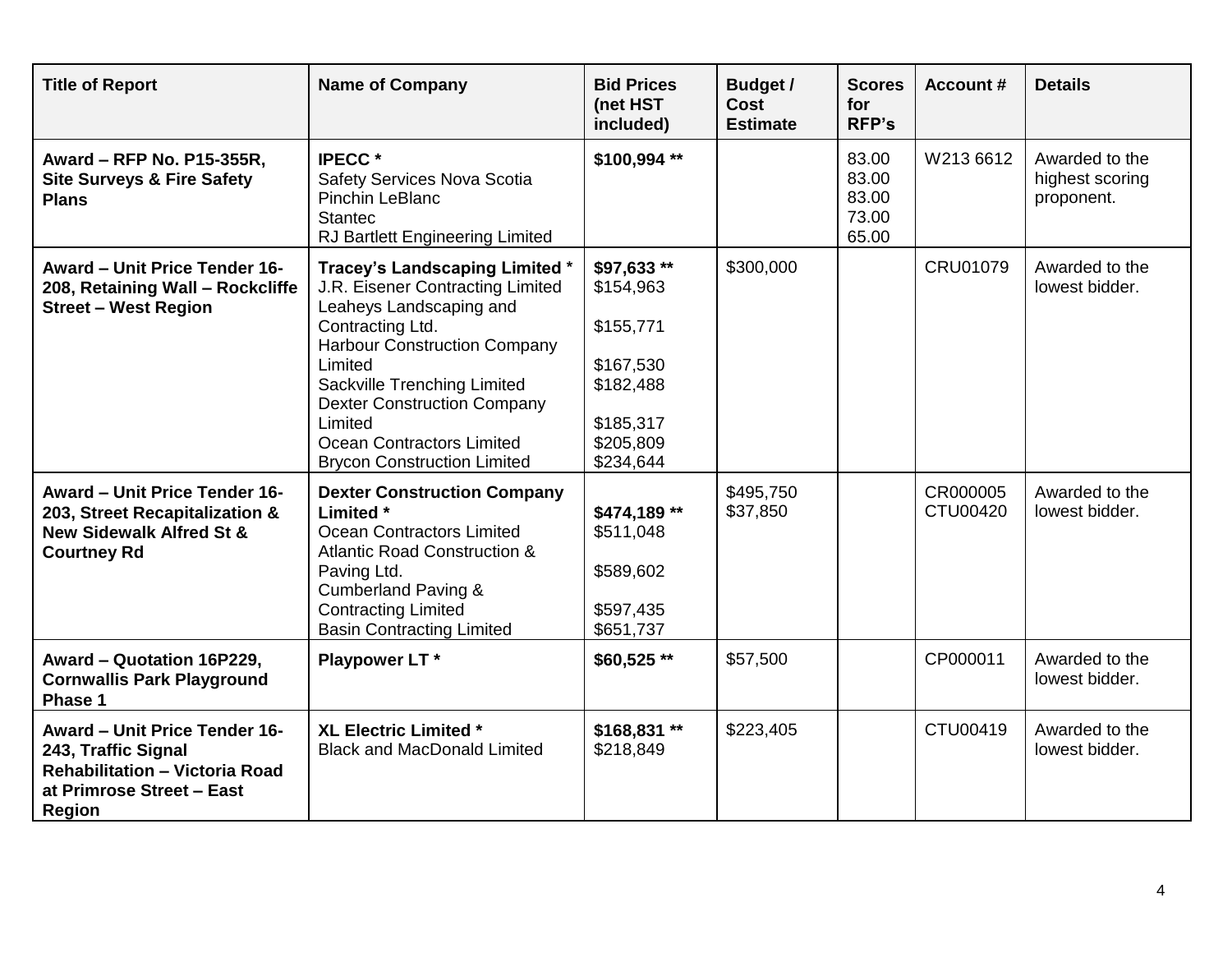| <b>Title of Report</b>                                                                                                                                                                                                              | <b>Name of Company</b>                                                                                                                                                                                                                                                                                                                                                                                                          | <b>Bid Prices</b><br>(net HST<br>included)                                                                                       | <b>Budget /</b><br>Cost<br><b>Estimate</b> | <b>Scores</b><br>for<br><b>RFP's</b>      | <b>Account #</b> | <b>Details</b>                                  |
|-------------------------------------------------------------------------------------------------------------------------------------------------------------------------------------------------------------------------------------|---------------------------------------------------------------------------------------------------------------------------------------------------------------------------------------------------------------------------------------------------------------------------------------------------------------------------------------------------------------------------------------------------------------------------------|----------------------------------------------------------------------------------------------------------------------------------|--------------------------------------------|-------------------------------------------|------------------|-------------------------------------------------|
| Award - Tender No. 16-153 -<br><b>City Hall Corridor Lighting</b>                                                                                                                                                                   | <b>Linair Electric Limited *</b><br><b>McKenna Electric Limited</b>                                                                                                                                                                                                                                                                                                                                                             | \$197,702**<br>\$254,458                                                                                                         | \$150,000                                  |                                           | CBX01046         | Awarded to the<br>lowest bidder.                |
| Sole Source Award - LinkedIn                                                                                                                                                                                                        | LinkedIn *                                                                                                                                                                                                                                                                                                                                                                                                                      | \$34,754 **                                                                                                                      |                                            |                                           | A220             |                                                 |
| Award - RFP 15-362, Sackville<br><b>Rivers Floodplain Study -</b><br>Phase 2                                                                                                                                                        | CBCL *<br><b>GHD</b><br><b>Hatch Mott MacDonald</b><br><b>Dillon</b><br><b>AMEC Foster Wheeler</b>                                                                                                                                                                                                                                                                                                                              | \$46,386 **                                                                                                                      |                                            | 87.90<br>65.10<br>61.40<br>58.20<br>57.80 | D935             | Awarded to the<br>highest scoring<br>proponent. |
| Sole Source Award - Allocation<br>to the Nova Scotia Department<br>of Communities, Cultural and<br>Heritage for HRM's portion of<br>consultant fees for the cultural<br>phase of the Culture and<br><b>Heritage Priorities Plan</b> | <b>Nova Scotia Department of</b><br><b>Communities, Culture and</b><br>Heritage *                                                                                                                                                                                                                                                                                                                                               | \$50,000 **                                                                                                                      |                                            |                                           | C320             |                                                 |
| Award - Unit Price Tender 16-<br>004, Sidewalk Slab<br><b>Replacements - Enhanced</b><br><b>Maintenance Area (EMA)</b>                                                                                                              | <b>Tracey's Landscaping Limited *</b><br>Sackville Trenching Limited<br><b>Silco Contracting Limited</b><br><b>MBA Landscaping Limited</b><br>Humphrey's Landscaping Limited<br>Leahey's Landscaping and<br><b>Contracting Limited</b><br><b>Ocean Contractors Limited</b><br><b>Basin Contracting Limited</b><br><b>Dexter Construction Company</b><br>Limited<br><b>Cumberland Paving &amp;</b><br><b>Contracting Limited</b> | \$361,907**<br>\$373,496<br>\$383,450<br>\$372,209<br>\$402,571<br>\$478,179<br>\$536,083<br>\$574,126<br>\$592,554<br>\$620,723 | \$420,000                                  |                                           | CR990002         | Awarded to the<br>lowest bidder.                |
| Sole Source Award - Update of<br><b>Pictometry Images</b>                                                                                                                                                                           | <b>Pictometry Canada Corporation</b><br>$\star$                                                                                                                                                                                                                                                                                                                                                                                 | \$31,320 **                                                                                                                      |                                            |                                           | A732             |                                                 |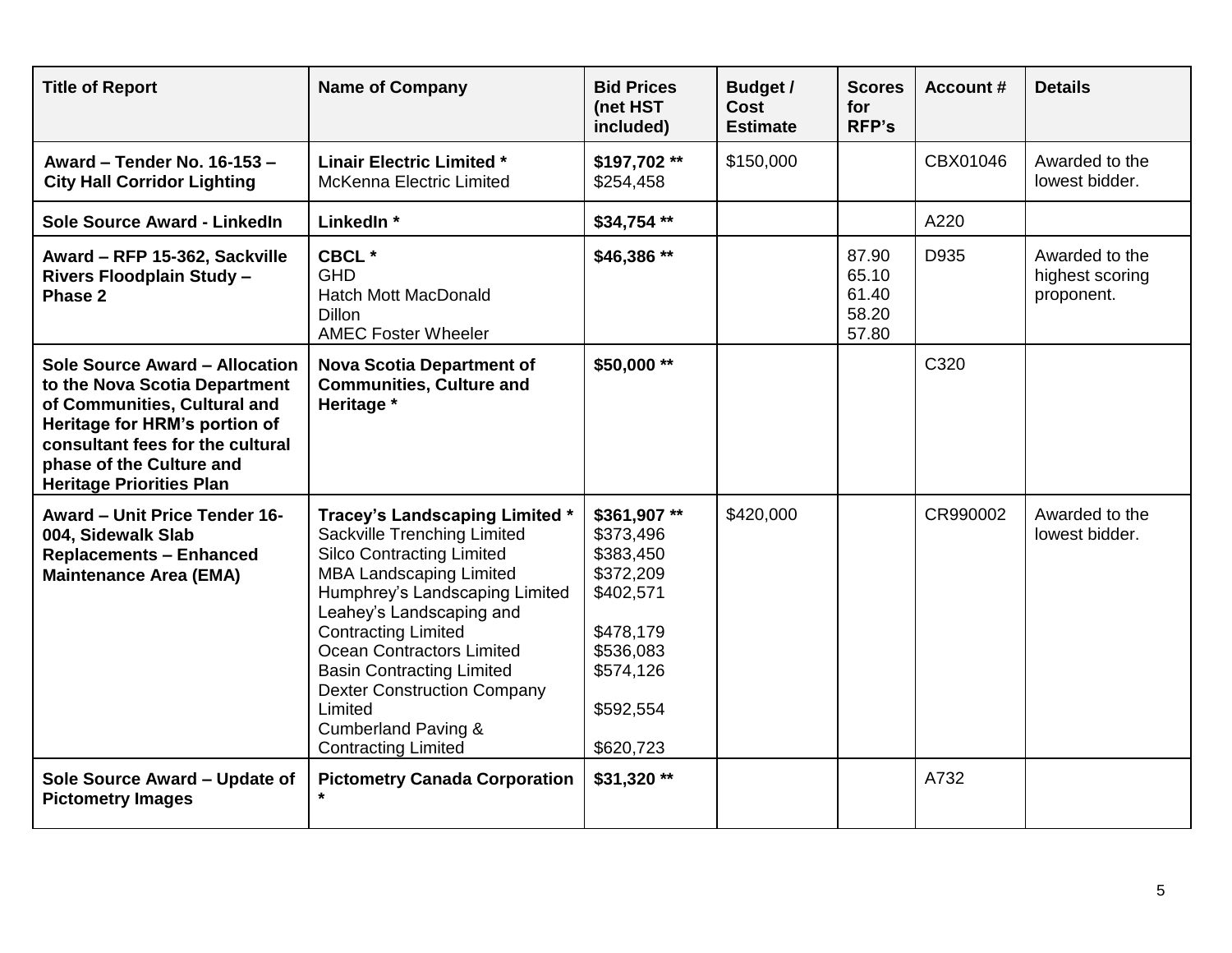| <b>Title of Report</b>                                                                                                                                                | <b>Name of Company</b>                                                                                                                                      | <b>Bid Prices</b><br>(net HST<br>included)                       | Budget /<br><b>Cost</b><br><b>Estimate</b> | <b>Scores</b><br>for<br><b>RFP's</b> | <b>Account #</b>                 | <b>Details</b>                                  |
|-----------------------------------------------------------------------------------------------------------------------------------------------------------------------|-------------------------------------------------------------------------------------------------------------------------------------------------------------|------------------------------------------------------------------|--------------------------------------------|--------------------------------------|----------------------------------|-------------------------------------------------|
| Sole Source Award - Dalhousie<br><b>University UFMP Urban Forest</b><br><b>Analysis</b>                                                                               | <b>Dalhousie University *</b>                                                                                                                               | \$43,036 **                                                      |                                            |                                      | R845 6919                        |                                                 |
| Award RFP # 16-025,<br><b>Consulting Services for the</b><br><b>Burnside Transit Centre</b><br><b>Expansion Functional Analysis</b><br><b>Study</b>                   | Stantec*<br><b>IBI Group</b>                                                                                                                                | $$62,468**$                                                      | \$100,000                                  | 86.87<br>63.5                        | CB000017                         | Awarded to the<br>highest scoring<br>proponent. |
| Award - Tender No. 16-166 -<br><b>Flume House Foundation and</b><br><b>Restoration Work Canal</b><br><b>Greenway Project</b>                                          | <b>Coastal Restoration and</b><br><b>Masonry Ltd *</b><br>Masontech                                                                                         | \$340,780**<br>\$505,800                                         | \$120,000                                  |                                      | CDG00493                         | Awarded to the<br>lowest bidder.                |
| Award - Tender No. 16-164 -<br>Fire Station # 14, 16, 20<br><b>Renovations</b>                                                                                        | <b>Jetco Contracting *</b><br><b>RCS</b><br><b>Dora Construction</b>                                                                                        | \$272,094 **<br>\$305,871<br>\$312,337                           | \$280,000                                  |                                      | CB000054<br>CB000056<br>CB000053 | Awarded to the<br>lowest bidder.                |
| Award RFP # P16-026, Land<br><b>Use Bylaw Simplification</b><br><b>Background Studies</b>                                                                             | WSP *<br><b>Stantec</b>                                                                                                                                     | \$104,007**                                                      |                                            | 84.6<br>81.2                         | D002                             | Awarded to the<br>highest scoring<br>proponent. |
| <b>Award RFP No. 15-184,</b><br><b>Captain William Spry</b><br><b>Community Centre Consulting</b><br><b>Services - Change Room</b><br><b>Renovations and Addition</b> | <b>Stantec Architecture Ltd. *</b><br><b>DSRA Architecture</b>                                                                                              | $$128,481$ **                                                    | \$250,000                                  |                                      | CB000023                         | Awarded to the<br>highest scoring<br>proponent. |
| Award Tender No. 16-165 -<br><b>North Woodside Community</b><br><b>Centre Renovation</b>                                                                              | <b>Avondale Construction *</b><br><b>RCS Construction</b><br><b>APM Construction Services Inc.</b><br>Dora Construction<br><b>Blunden Construction Ltd.</b> | \$348,609 **<br>\$350,819<br>\$368,175<br>\$417,666<br>\$439,045 | \$350,000                                  |                                      | CBX01154<br>CB000059             | Awarded to the<br>lowest bidder.                |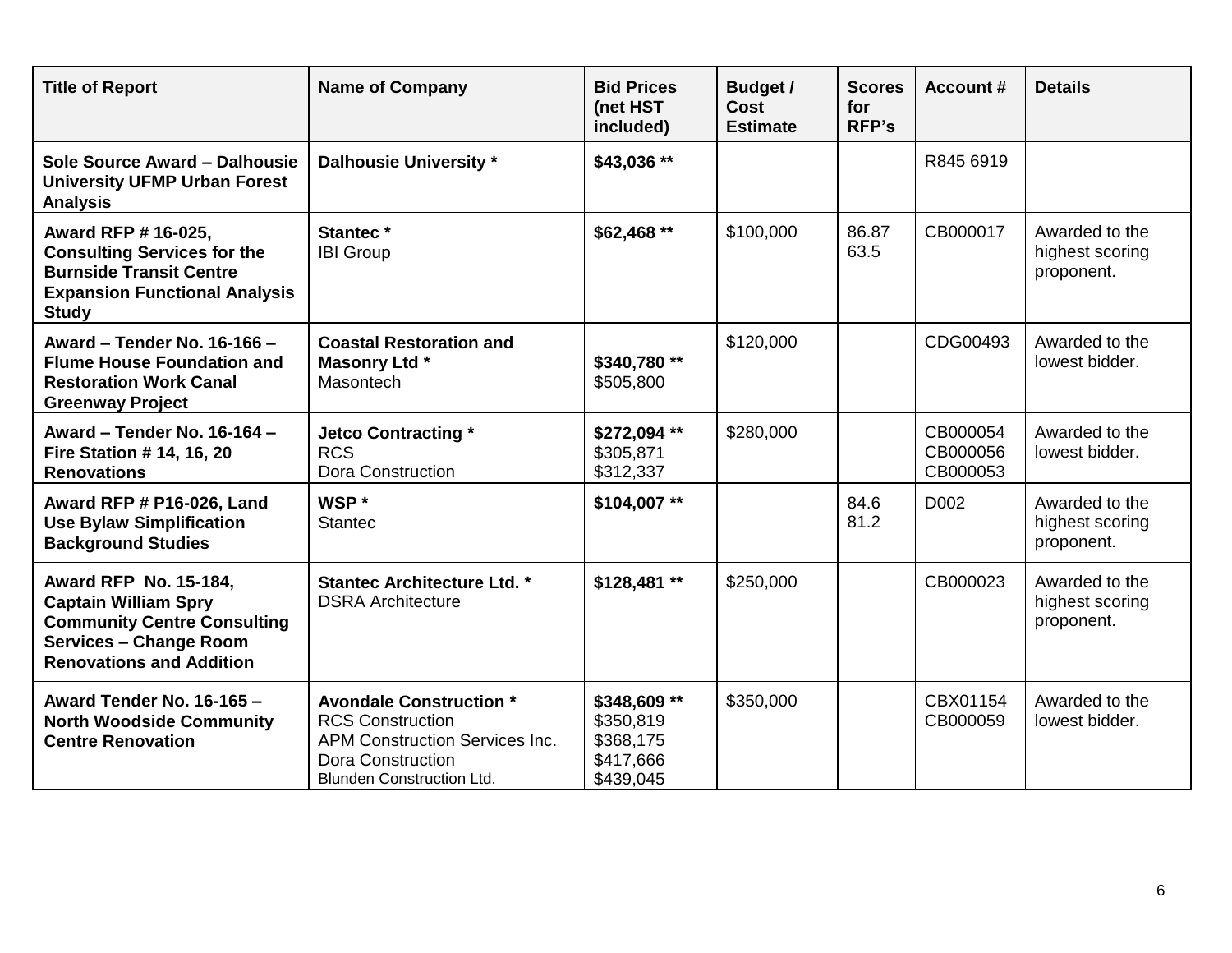| <b>Title of Report</b>                                                                                                      | <b>Name of Company</b>                                                                                                                                                                                                                                                                                                                                                                       | <b>Bid Prices</b><br>(net HST<br>included)                                                                                                    | Budget /<br>Cost<br><b>Estimate</b> | <b>Scores</b><br>for<br><b>RFP's</b>               | <b>Account #</b>            | <b>Details</b>                                  |
|-----------------------------------------------------------------------------------------------------------------------------|----------------------------------------------------------------------------------------------------------------------------------------------------------------------------------------------------------------------------------------------------------------------------------------------------------------------------------------------------------------------------------------------|-----------------------------------------------------------------------------------------------------------------------------------------------|-------------------------------------|----------------------------------------------------|-----------------------------|-------------------------------------------------|
| <b>Award - Unit Price Tender 16-</b><br>215, Street Capitalization and<br><b>Sidewalk Renewal - Vestry</b><br><b>Street</b> | <b>Dexter Construction Company</b><br>Limited *<br>Sackville Trenching Limited<br><b>Ocean Contractors Limited</b><br><b>Cumberland Paving &amp;</b><br><b>Contracting Limited</b><br><b>Basin Contracting Limited</b>                                                                                                                                                                       | \$419,648 **<br>\$432,390<br>\$433,4967<br>\$464,438<br>\$513,347                                                                             | \$220,000<br>\$275,000              |                                                    | CR000005<br><b>CKU01084</b> | Awarded to the<br>lowest bidder.                |
| Award - Tender 16-041,<br><b>Concrete Curb Repairs</b>                                                                      | <b>Perm-Dry Limited *</b><br>Tracey's Landscaping Limited<br>Sackville Trenching Limited<br><b>G&amp;R Kelly Limted</b><br><b>MBA Landscaping Limited</b><br>Leahey's Landscaping and<br><b>Contracting Limited</b><br>TI Terra Industrial Limited<br><b>Silco Contracting Limited</b><br>Humphrey's Landscaping<br>Limited<br>Ocean Contractors Limited<br><b>Basin Contracting Limited</b> | \$58,109 **<br>\$102,654<br>\$103,478<br>\$114,470<br>\$121,822<br>\$129,951<br>\$152,508<br>\$154,604<br>\$162,478<br>\$192,091<br>\$203,389 | \$100,000                           |                                                    | CR990002                    | Awarded to the<br>lowest bidder.                |
| <b>Award Unit Price Tender No. 16-</b><br>245, Crack Sealing - Various<br><b>Locations</b>                                  | <b>AVL Construction Group</b><br>Incorporated *<br>Road Savers Maritime Limited<br>Eastern Infrastructure<br>Incorporated<br><b>RANN Maintenance</b>                                                                                                                                                                                                                                         | \$400,959 **<br>\$405,464<br>\$477,547<br>\$506,830                                                                                           | \$475,000                           |                                                    | CR000005                    | Awarded to the<br>lowest bidder.                |
| <b>Award RFP No. 16-167</b><br><b>Consultant Services -</b><br><b>Musquodoboit Plaza</b>                                    | <b>Abbott Brown Architects *</b><br><b>Stantec</b><br><b>SNMArchitect</b><br><b>SP Dumaresq</b><br><b>SNC Lavalin</b><br><b>DSRA Architecture</b>                                                                                                                                                                                                                                            | \$63,029 **                                                                                                                                   | \$75,000                            | 91.14<br>86.67<br>83.97<br>77.03<br>64.54<br>60.23 | CB000058                    | Awarded to the<br>highest scoring<br>proponent. |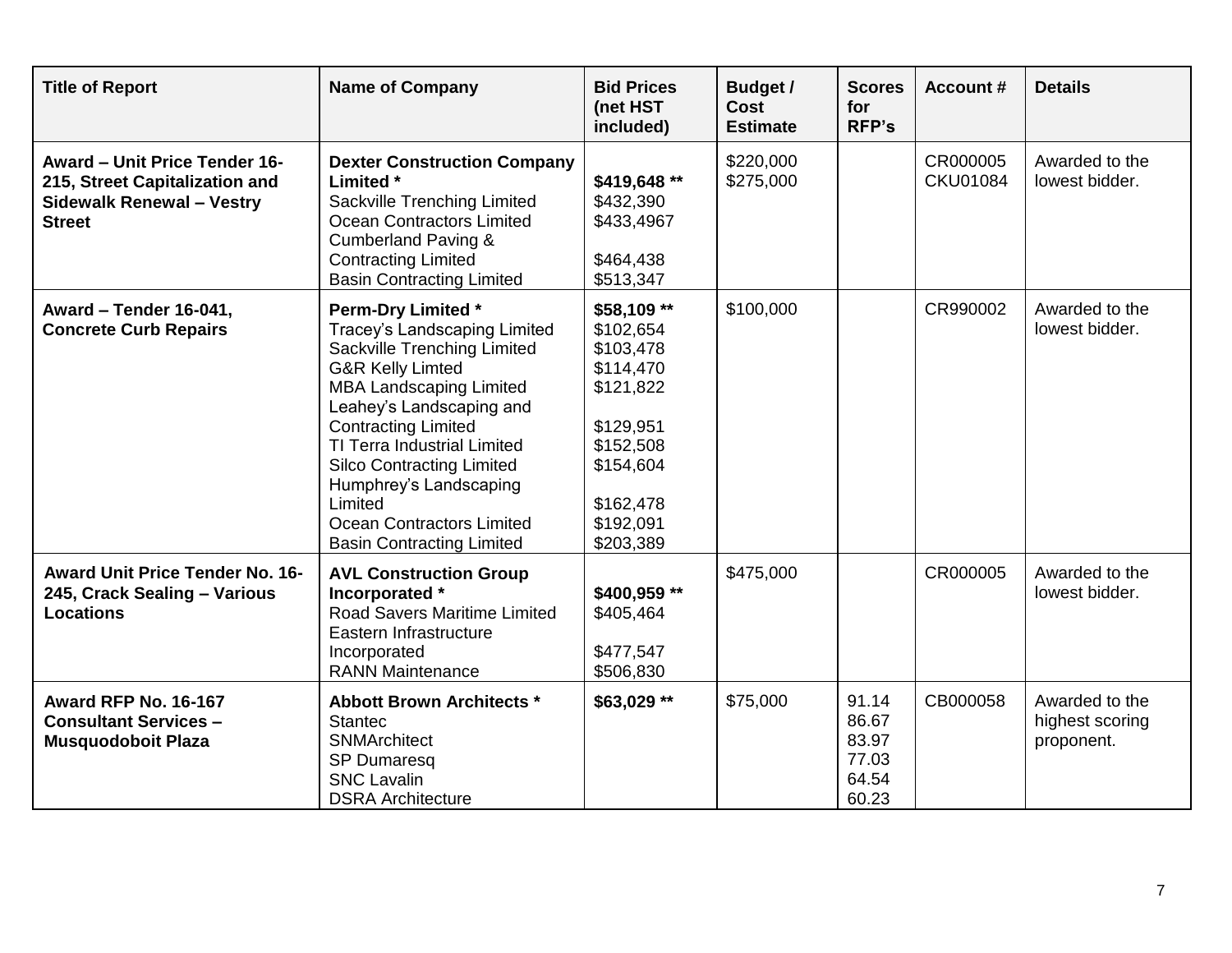| <b>Title of Report</b>                                                                                                                                                                                                                                                                                                                      | <b>Name of Company</b>                                                                                                                                                          | <b>Bid Prices</b><br>(net HST<br>included)                     | Budget /<br><b>Cost</b><br><b>Estimate</b> | <b>Scores</b><br>for<br><b>RFP's</b> | <b>Account #</b> | <b>Details</b>                                      |
|---------------------------------------------------------------------------------------------------------------------------------------------------------------------------------------------------------------------------------------------------------------------------------------------------------------------------------------------|---------------------------------------------------------------------------------------------------------------------------------------------------------------------------------|----------------------------------------------------------------|--------------------------------------------|--------------------------------------|------------------|-----------------------------------------------------|
| Award Tender No. 16-058,<br><b>Halifax East - Spring Tree</b><br><b>Planting, Supply &amp; Install; Award</b><br>Tender No. 16-059, Halifax<br><b>Peninsula-Spring Tree Planting,</b><br><b>Supply &amp; Install; Award Tender</b><br>No. 16-060, Fairview-Lower<br><b>Sackville - Spring Tree Planting,</b><br><b>Supply &amp; Install</b> |                                                                                                                                                                                 |                                                                |                                            |                                      |                  |                                                     |
| 16-058                                                                                                                                                                                                                                                                                                                                      | <b>MBA Landscaping Limited *</b><br>Elmsdale Landscaping Ltd.<br>Personal Care Landscaping Ltd.                                                                                 | \$179,106 **<br>\$238,815<br>\$238,815                         |                                            |                                      | R845 6919        | Awarded to the<br>lowest bidder.                    |
| 16-059                                                                                                                                                                                                                                                                                                                                      | <b>MBA Landscaping Limited *</b><br>Personal Care Landscaping Ltd.<br>Elmsdale Landscaping Ltd.<br>Terra Nova Landscaping Inc.                                                  | \$121,702**<br>\$132,443<br>\$139,602<br>\$148,608             |                                            |                                      | R845 6919        | Awarded to the<br>lowest bidder.                    |
| 16-060                                                                                                                                                                                                                                                                                                                                      | <b>MBA Landscaping Limited *</b><br><b>Ground Force Property Services</b><br>Inc.<br>Personal Care Landscaping Ltd.<br>Elmsdale Landscaping Ltd.<br>Terra Nova Landscaping Inc. | \$87,871 **<br>\$91,772<br>\$102,096<br>\$102,111<br>\$111,273 |                                            |                                      | R845 6919        | Awarded to the<br>lowest bidder.                    |
| <b>Award RFP No. 16-062</b><br><b>Integrated Mobility Plan,</b><br><b>Program Manager</b>                                                                                                                                                                                                                                                   | <b>McPhail Transportation</b><br><b>Planning Services Ltd. *</b>                                                                                                                | \$102,061**                                                    |                                            |                                      | R951             | Awarded to the<br>only proponent.<br>(3)            |
| Award Tender No. 16-051, Lake<br><b>Patrol and Life Guard Services</b>                                                                                                                                                                                                                                                                      | <b>MRF Rescue Ltd. *</b>                                                                                                                                                        | \$389,717**                                                    |                                            |                                      | P445 6399        | Awarded to the<br>lowest bidder. (4)                |
| <b>Award Province of Nova Scotia</b><br>Request for Proposal #60145120                                                                                                                                                                                                                                                                      | Lyreco Canada *                                                                                                                                                                 | \$480,000 **<br>(5)                                            |                                            |                                      |                  | Co-terminating with<br>the provincial<br>agreement. |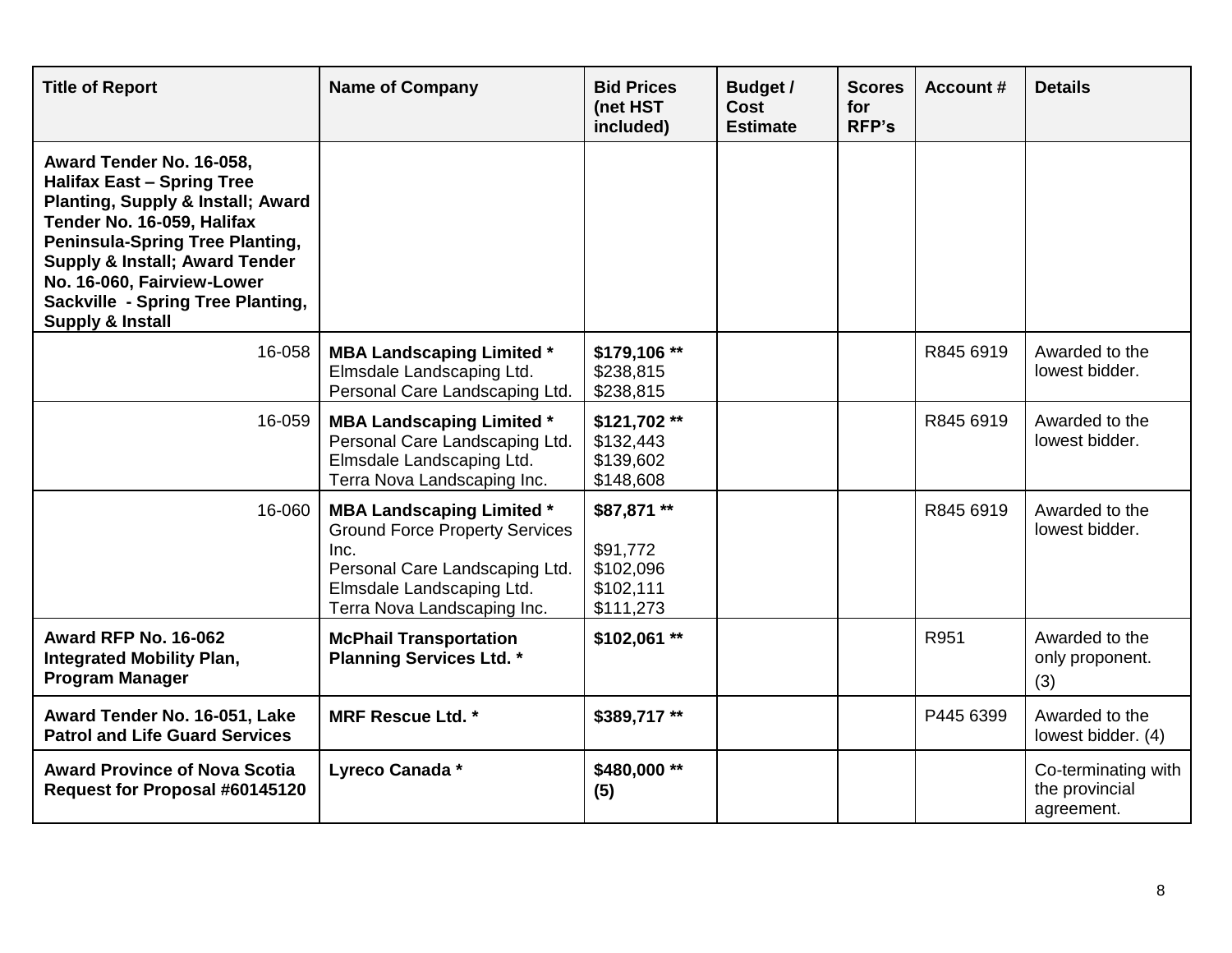| <b>Title of Report</b>                                              | <b>Name of Company</b>                                                                                                                                                                                  | <b>Bid Prices</b><br>(net HST<br>included) | Budget /<br><b>Cost</b><br><b>Estimate</b> | <b>Scores</b><br>for<br><b>RFP's</b> | <b>Account #</b>     | <b>Details</b>                                  |
|---------------------------------------------------------------------|---------------------------------------------------------------------------------------------------------------------------------------------------------------------------------------------------------|--------------------------------------------|--------------------------------------------|--------------------------------------|----------------------|-------------------------------------------------|
| Award RFP No. 16-016 Design-<br><b>Build Playground Development</b> |                                                                                                                                                                                                         | \$713,942**                                | \$767,000                                  |                                      | CP000002<br>CCV01916 |                                                 |
| <b>Belmont Park</b>                                                 | <b>PlayPower LT Cnaada Inc.</b><br>(primary bid) *<br>PlayPower LT Cnaada Inc.<br>(alternate bid)<br><b>Elmsdale Landscaping Limited</b>                                                                | \$44,465**                                 | \$47,000                                   | 86.3<br>81.8<br>78.1                 |                      | Awarded to the<br>highest scoring<br>proponent. |
| <b>Caldwell Road Elementary School</b>                              | <b>PlayPower LT Cnaada Inc.</b><br>(primary bid) *<br>PlayPower LT Cnaada Inc.<br>(alternate bid)<br><b>G&amp;R Kelly Enterprises Limited</b><br><b>Elmsdale Landscaping Limited</b>                    | \$13,396**                                 | \$19,000                                   | 89.0<br>88.1<br>80.7<br>80.5         |                      | Awarded to the<br>highest scoring<br>proponent. |
| <b>Chalamont Park</b>                                               | A.B.C. Recreation Ltd. *<br>PlayPower LT Cnaada Inc.<br>(primary bid)<br>PlayPower LT Cnaada Inc.<br>(alternate bid)<br><b>G&amp;R Kelly Enterprises Limited</b><br>Elmsdale Landscaping Limited        | \$48,724**                                 | \$49,000                                   | 88.1<br>86.3<br>82.9<br>80.9<br>79.6 |                      | Awarded to the<br>highest scoring<br>proponent. |
| Craigburn Park                                                      | A.B.C. Recreation Ltd. *<br>PlayPower LT Cnaada Inc.<br>(primary bid)<br><b>G&amp;R Kelly Enterprises Limited</b><br>PlayPower LT Cnaada Inc.<br>(alternate bid)<br><b>Elmsdale Landscaping Limited</b> | \$56,671**                                 | \$58,000                                   | 86.1<br>85.1<br>83.9<br>82.5<br>77.6 |                      | Awarded to the<br>highest scoring<br>proponent. |
| DeYoung Park                                                        | <b>PlayPower LT Cnaada Inc.</b><br>(primary bid) *<br><b>G&amp;R Kelly Enterprises Limited</b>                                                                                                          | \$51,032**                                 | \$53,000                                   | 90.12<br>83.7                        |                      | Awarded to the<br>highest scoring<br>proponent. |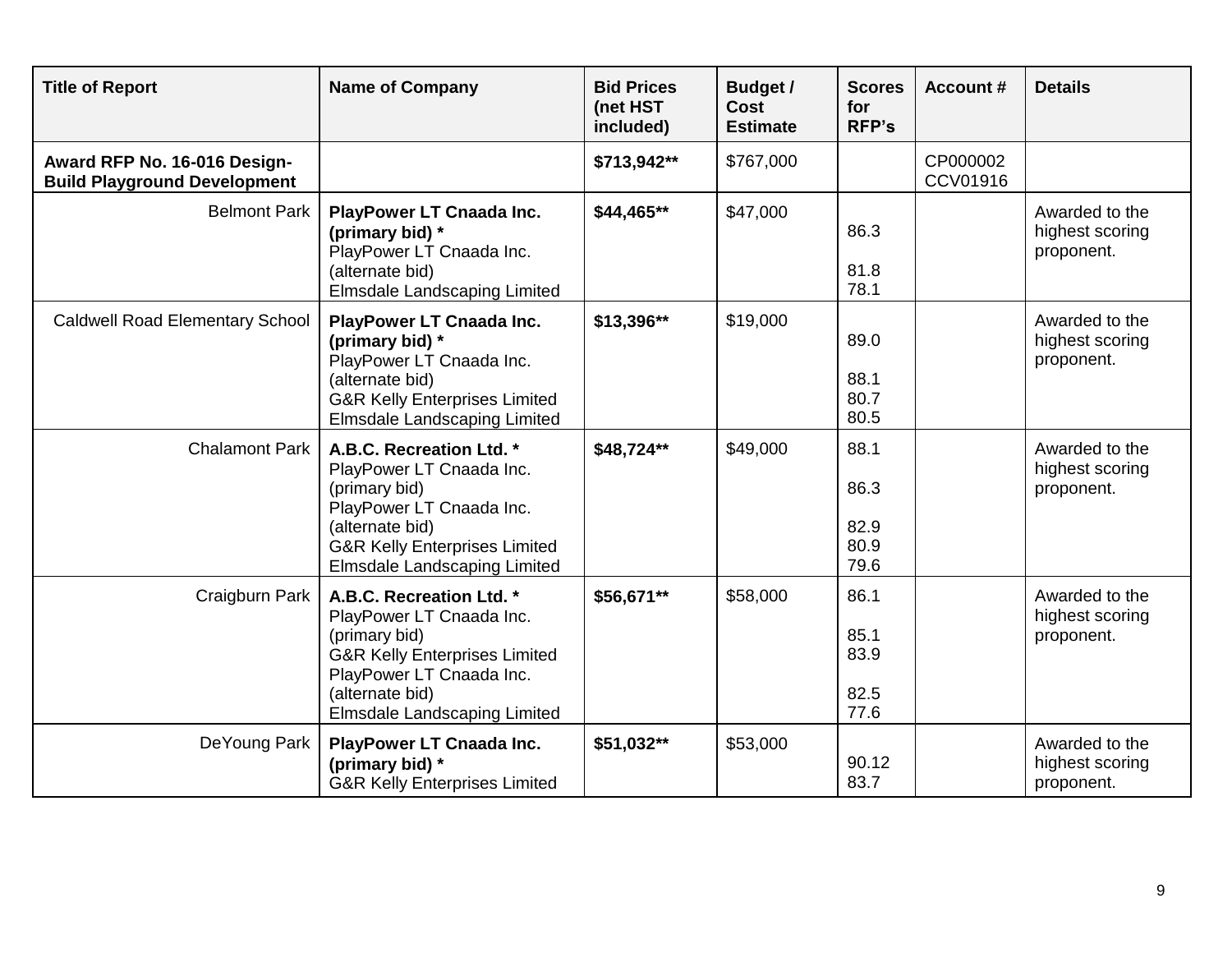| <b>Title of Report</b>               | <b>Name of Company</b>                                                                                                                                                                                                                                                    | <b>Bid Prices</b><br>(net HST<br>included) | <b>Budget /</b><br><b>Cost</b><br><b>Estimate</b> | <b>Scores</b><br>for<br><b>RFP's</b>         | <b>Account #</b> | <b>Details</b>                                  |
|--------------------------------------|---------------------------------------------------------------------------------------------------------------------------------------------------------------------------------------------------------------------------------------------------------------------------|--------------------------------------------|---------------------------------------------------|----------------------------------------------|------------------|-------------------------------------------------|
| Evelyn Wood Place Park               | <b>G&amp;R Kelly Enterprises</b><br>Limited *<br>PlayPower LT Cnaada Inc.<br>(primary bid)<br>A.B.C. Recreation Ltd.<br>PlayPower LT Cnaada Inc.<br>(alternate bid)<br><b>Elmsdale Landscaping Limited</b><br><b>Henderson Recreation</b><br><b>Equipment Limited</b>     | \$47,728**                                 | \$49,000                                          | 86.0<br>84.8<br>83.8<br>83.2<br>77.7<br>77.6 |                  | Awarded to the<br>highest scoring<br>proponent. |
| <b>Fairview Heights Annex School</b> | <b>PlayPower LT Cnaada Inc.</b><br>(primary bid) *<br>PlayPower LT Cnaada Inc.<br>(alternate bid)<br><b>G&amp;R Kelly Enterprises Limited</b><br><b>Elmsdale Landscaping Limited</b>                                                                                      | \$28,227**                                 | \$30,000                                          | 85.9<br>83.5<br>80.9<br>75.1                 |                  | Awarded to the<br>highest scoring<br>proponent. |
| George Dixon Centre                  | <b>PlayPower LT Cnaada Inc.</b><br>(primary bid) *<br>PlayPower LT Cnaada Inc.<br>(alternate bid)<br><b>G&amp;R Kelly Enterprises Limited</b><br>A.B.C. Recreation Ltd.<br><b>Elmsdale Landscaping Limited</b>                                                            | \$46,189**                                 | \$58,000                                          | 86.3<br>83.8<br>76.9<br>75.9<br>72.9         |                  | Awarded to the<br>highest scoring<br>proponent. |
| Jabaru Lane Park                     | <b>PlayPower LT Cnaada Inc.</b><br>(primary bid) *<br>PlayPower LT Cnaada Inc.<br>(alternate bid)<br>A.B.C. Recreation Ltd.<br><b>G&amp;R Kelly Enterprises Limited</b><br><b>Elmsdale Landscaping Limited</b><br><b>Henderson Recreation</b><br><b>Equipment Limited</b> | \$28,464**                                 | \$40,000                                          | 83.9<br>82.8<br>81.0<br>77.5<br>76.0<br>74.7 |                  | Awarded to the<br>highest scoring<br>proponent. |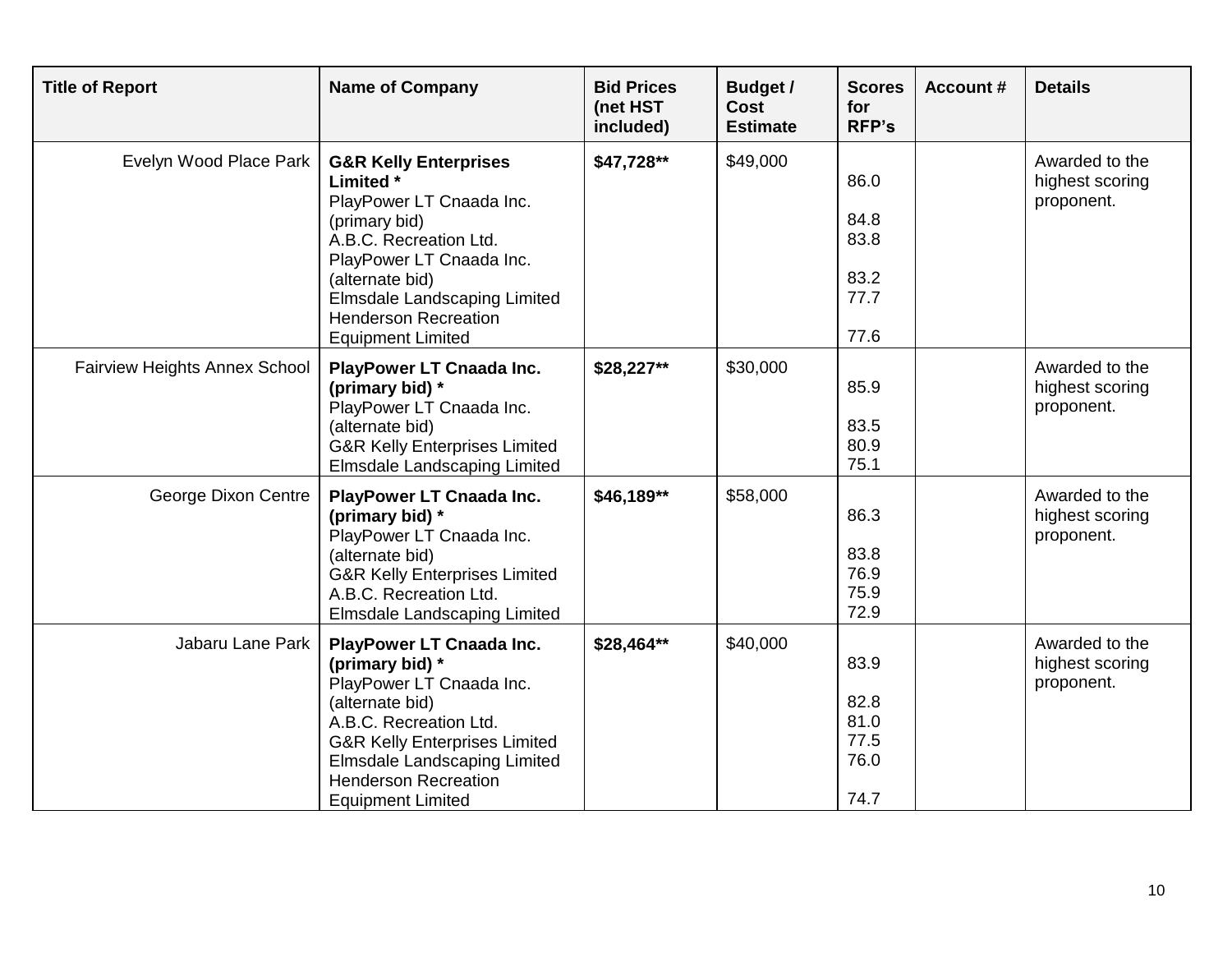| <b>Title of Report</b> | <b>Name of Company</b>                                                                                                                                                                                  | <b>Bid Prices</b><br>(net HST<br>included) | <b>Budget /</b><br>Cost<br><b>Estimate</b> | <b>Scores</b><br>for<br><b>RFP's</b> | <b>Account #</b> | <b>Details</b>                                  |
|------------------------|---------------------------------------------------------------------------------------------------------------------------------------------------------------------------------------------------------|--------------------------------------------|--------------------------------------------|--------------------------------------|------------------|-------------------------------------------------|
| Jollimore Park         | A.B.C. Recreation Ltd. *<br>PlayPower LT Cnaada Inc.<br>(primary bid)<br>PlayPower LT Cnaada Inc.<br>(alternate bid)<br><b>Elmsdale Landscaping Limited</b><br><b>G&amp;R Kelly Enterprises Limited</b> | \$48,261**                                 | \$49,000                                   | 89.4<br>86.5<br>81.3<br>78.4<br>78.4 |                  | Awarded to the<br>highest scoring<br>proponent. |
| Leaside Park           | <b>PlayPower LT Cnaada Inc.</b><br>(primary bid) *<br>PlayPower LT Cnaada Inc.<br>(alternate bid)<br><b>G&amp;R Kelly Enterprises Limited</b>                                                           | \$27,509**                                 | \$32,000                                   | 90.2<br>89.4<br>84.4                 |                  | Awarded to the<br>highest scoring<br>proponent. |
| <b>Oceanview Park</b>  | A.B.C. Recreation Ltd. *<br>PlayPower LT Cnaada Inc.<br>(primary bid)<br>PlayPower LT Cnaada Inc.<br>(alternate bid)<br><b>G&amp;R Kelly Enterprises Limited</b>                                        | \$43,235**                                 | \$35,000                                   | 88.6<br>85.2<br>83.7<br>80.9         |                  | Awarded to the<br>highest scoring<br>proponent. |
| Reggata Point          | <b>PlayPower LT Cnaada Inc.</b><br>(primary bid) *<br><b>G&amp;R Kelly Enterprises Limited</b>                                                                                                          | \$38,730**                                 | \$40,000                                   | 85.0<br>83.8                         |                  | Awarded to the<br>highest scoring<br>proponent. |
| Roleika Park           | <b>PlayPower LT Cnaada Inc.</b><br>(primary bid) *<br>PlayPower LT Cnaada Inc.<br>(alternate bid)<br><b>G&amp;R Kelly Enterprises Limited</b>                                                           | \$34,082**                                 | \$47,000                                   | 89.5<br>87.0<br>83.8                 |                  | Awarded to the<br>highest scoring<br>proponent. |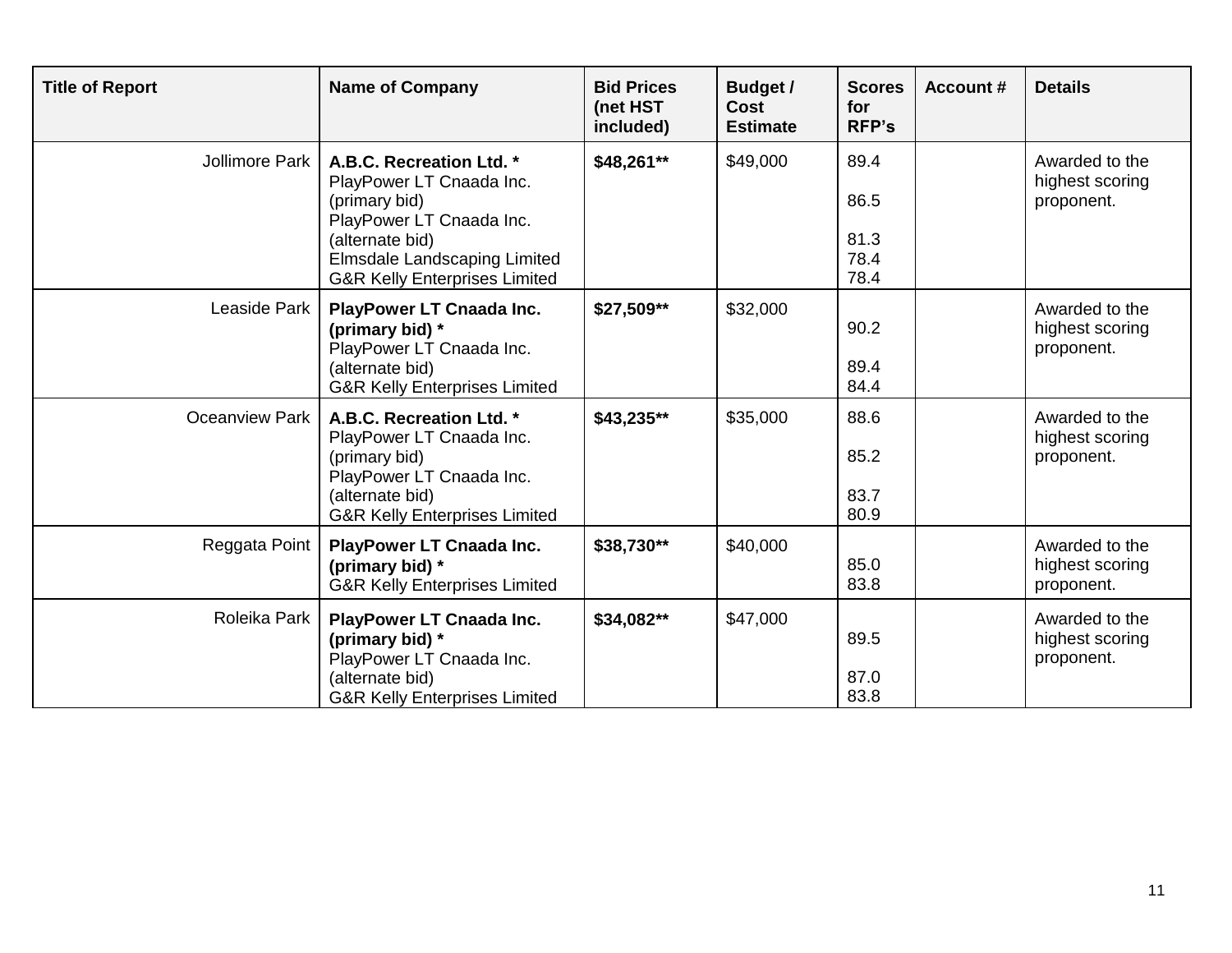| <b>Title of Report</b>                | <b>Name of Company</b>                                                                                                                                                                                                                                             | <b>Bid Prices</b><br>(net HST<br>included) | <b>Budget /</b><br><b>Cost</b><br><b>Estimate</b> | <b>Scores</b><br>for<br><b>RFP's</b>         | <b>Account #</b> | <b>Details</b>                                  |
|---------------------------------------|--------------------------------------------------------------------------------------------------------------------------------------------------------------------------------------------------------------------------------------------------------------------|--------------------------------------------|---------------------------------------------------|----------------------------------------------|------------------|-------------------------------------------------|
| Ryan Rosen Park                       | <b>PlayPower LT Cnaada Inc.</b><br>(primary bid) *<br>PlayPower LT Cnaada Inc.<br>(alternate bid)<br>A.B.C. Recreation Ltd.<br><b>Henderson Recreation</b><br><b>Equipment Limited</b><br>Elmsdale Landscaping Limited<br><b>G&amp;R Kelly Enterprises Limited</b> | \$56,839**                                 | \$58,000                                          | 88.4<br>84.0<br>83.3<br>78.6<br>76.9<br>76.5 |                  | Awarded to the<br>highest scoring<br>proponent. |
| <b>Sunset Acres Park</b>              | A.B.C. Recreation Ltd. *<br>PlayPower LT Cnaada Inc.<br>(primary bid)<br>PlayPower LT Cnaada Inc.<br>(alternate bid)<br><b>G&amp;R Kelly Enterprises Limited</b><br>Elmsdale Landscaping Limited<br><b>Henderson Recreation</b><br><b>Equipment Limited</b>        | \$57,346**                                 | \$58,000                                          | 87.4<br>84.3<br>83.7<br>80.1<br>79.5<br>77.4 |                  | Awarded to the<br>highest scoring<br>proponent. |
| <b>Wallace Lucas Community Centre</b> | <b>Elmsdale Landscaping</b><br>Limited *<br>A.B.C. Recreation Ltd.<br>PlayPower LT Cnaada Inc.<br>(alternate bid)<br><b>G&amp;R Kelly Enterprises Limited</b><br><b>Henderson Recreation</b><br><b>Equipment Limited</b>                                           | \$43,044**                                 | \$45,000                                          | 84.7<br>83.9<br>79.9<br>79.6<br>78.8         |                  | Awarded to the<br>highest scoring<br>proponent. |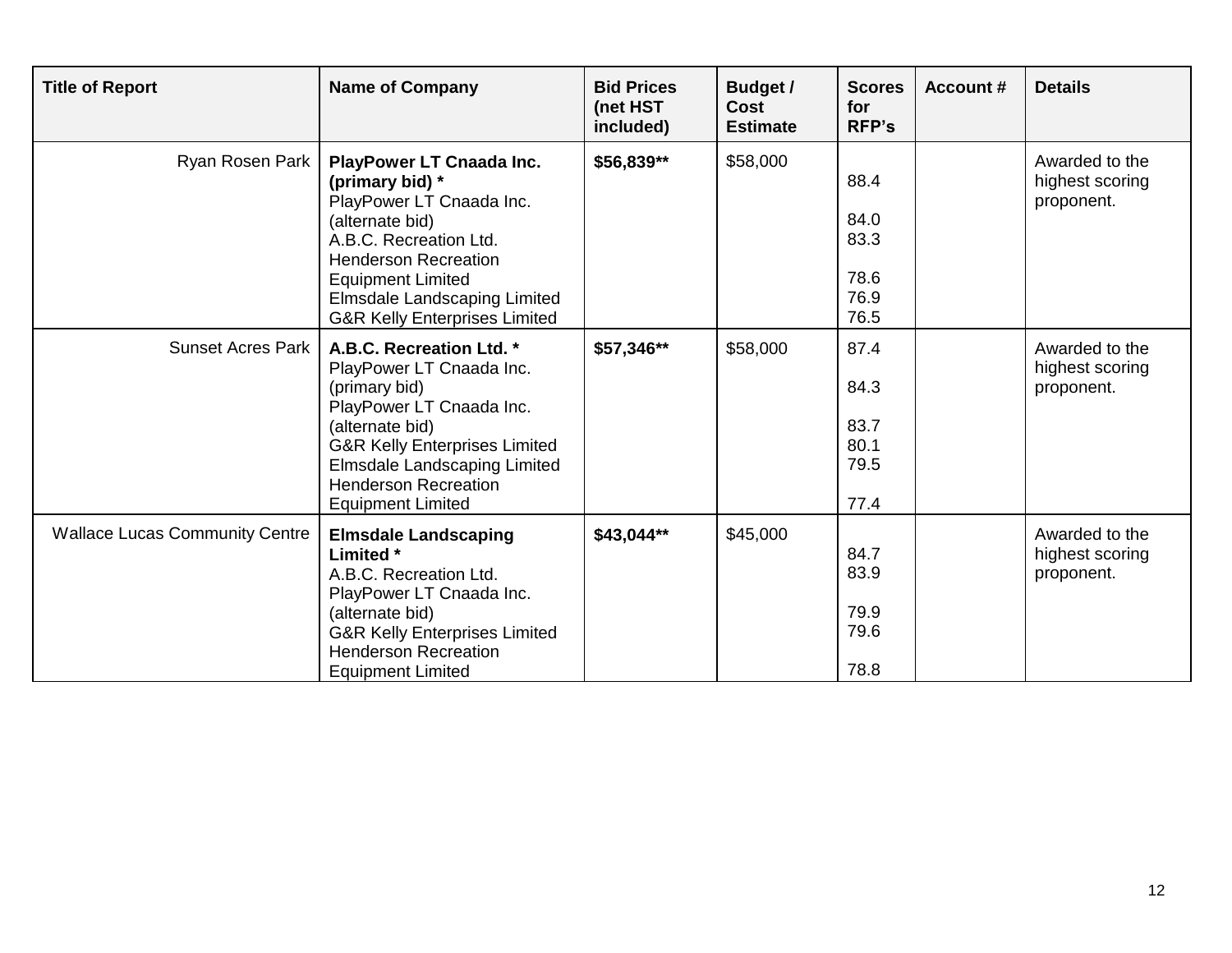| <b>Title of Report</b>                                                                                                                                          | <b>Name of Company</b>                                                                                                                                                                                                                                                                                                                                                                                                                                                                                                              | <b>Bid Prices</b><br>(net HST<br>included)                                                                                                                   | <b>Budget /</b><br>Cost<br><b>Estimate</b> | <b>Scores</b><br>for<br><b>RFP's</b> | <b>Account #</b>                                 | <b>Details</b>                                  |
|-----------------------------------------------------------------------------------------------------------------------------------------------------------------|-------------------------------------------------------------------------------------------------------------------------------------------------------------------------------------------------------------------------------------------------------------------------------------------------------------------------------------------------------------------------------------------------------------------------------------------------------------------------------------------------------------------------------------|--------------------------------------------------------------------------------------------------------------------------------------------------------------|--------------------------------------------|--------------------------------------|--------------------------------------------------|-------------------------------------------------|
| <b>Award - Unit Price Tender 16-</b><br>201, Mount Edward Road (Spring<br><b>Avenue to Belle Vista Drive) New</b><br>Sidewalk - East Region                     | Leahey's Landscaping and<br><b>Contracting Limited *</b><br>Sackville Trenching Limited<br><b>Silco Contracting Limited</b><br><b>MBA Landscaping Limited</b><br><b>Cumberland Paving and</b><br><b>Contracting Limited</b><br><b>Ocean Contractors Limited</b><br><b>Dexter Construction Company</b><br>Limited<br><b>Basin Contracting Limited</b><br>Leading Edge Excavation and<br>Trucking<br>Tracey's Landscaping Limited<br>Humphrey's Landscaping Limited<br><b>Atlantic Road and Construction</b><br><b>Paving Limited</b> | $$145,061$ **<br>\$149,668<br>\$152,691<br>\$153,869<br>\$156,638<br>\$164,083<br>\$174,125<br>\$187,857<br>\$205,783<br>\$206,731<br>\$211,191<br>\$246,210 | \$100,000                                  |                                      | CR000003                                         | Awarded to the<br>lowest bidder.                |
| <b>Award RFP No. 16-303,</b><br><b>Sidewalk, Curb and Crosswalk</b><br><b>Condition Rating Assessment</b>                                                       | Amec Foster Wheeler *<br><b>WSP</b><br>Englobe<br><b>Stantec</b>                                                                                                                                                                                                                                                                                                                                                                                                                                                                    | $$133,115$ **                                                                                                                                                | \$175,000                                  | 88.12<br>85.99<br>79.32<br>76.76     | <b>CKU01084</b>                                  | Awarded to the<br>highest scoring<br>proponent. |
| Award Tender No. 16-053, Shrub<br><b>Bed Maintenance - Various</b><br><b>Locations</b>                                                                          | Teak Tree Enterprises Limited *<br>Personal Care Landscaping Ltd.                                                                                                                                                                                                                                                                                                                                                                                                                                                                   | \$86,588 **<br>\$134,228                                                                                                                                     |                                            |                                      | W200 6603<br>W203 6603<br>R681 6603<br>R682 6603 | Awarded to the<br>lowest bidder.                |
| <b>Award Quotation No. 16M052,</b><br><b>Supply and Install Steel to</b><br><b>Support a New Air Handling</b><br><b>Unit, Fall Anchors and Stair</b><br>Landing | <b>Dora Construction Limited *</b>                                                                                                                                                                                                                                                                                                                                                                                                                                                                                                  | \$176,765**                                                                                                                                                  | \$123,000                                  |                                      | CBX01046                                         | Awarded to the<br>only bidder. (6)              |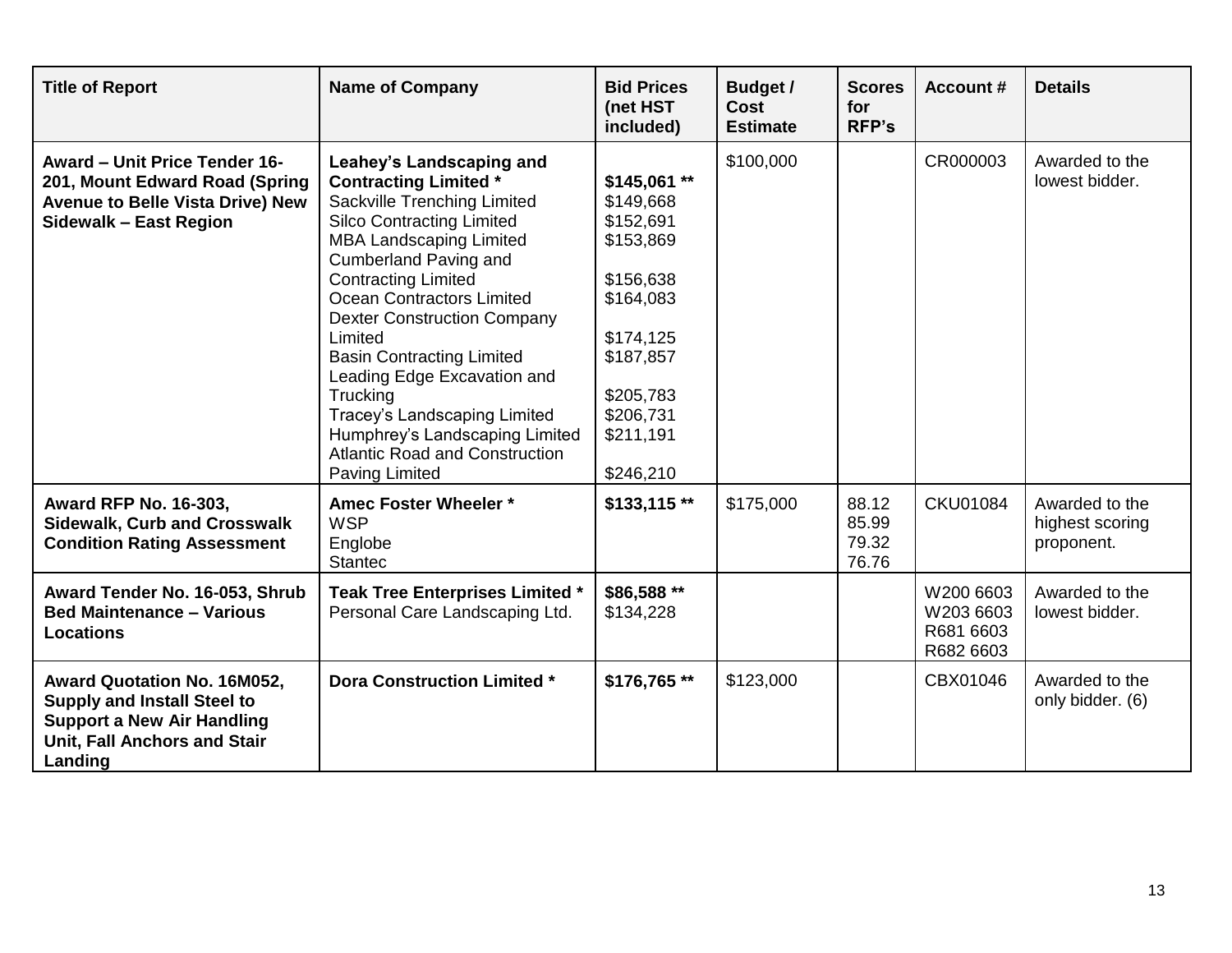| <b>Title of Report</b>                                                                                                                                        | <b>Name of Company</b>                                                                                                                                                                                                     | <b>Bid Prices</b><br>(net HST<br>included)                                   | Budget /<br><b>Cost</b><br><b>Estimate</b> | <b>Scores</b><br>for<br><b>RFP's</b>      | <b>Account #</b> | <b>Details</b>                                  |
|---------------------------------------------------------------------------------------------------------------------------------------------------------------|----------------------------------------------------------------------------------------------------------------------------------------------------------------------------------------------------------------------------|------------------------------------------------------------------------------|--------------------------------------------|-------------------------------------------|------------------|-------------------------------------------------|
| <b>Award RFP No. 16-302,</b><br><b>Pavement and Materials</b><br><b>Technology Review</b>                                                                     | <b>Applied Research Associates *</b><br>Amec Foster Wheeler<br>Gemtec<br><b>Golder Associates</b><br><b>Stantec</b>                                                                                                        | \$66,795**                                                                   | \$100,000                                  | 87.67<br>75.78<br>71.21<br>65.41<br>53.00 | CRU10179         | Awarded to the<br>highest scoring<br>proponent. |
| <b>Award Unit Price ender No. 16-</b><br>222, High Mast Lighting,<br><b>Fairview Overpass - West</b><br><b>Region</b>                                         | <b>Black and McDonald Limited *</b><br><b>XL Electric Limited</b>                                                                                                                                                          | \$420,559 **<br>\$548,348                                                    | \$850,000<br>(7)                           |                                           | <b>CRU00792</b>  | Awarded to the<br>lowest bidder.                |
| <b>Award the Construction</b><br><b>Administration and Site</b><br><b>Supervision component of RFP</b><br>15-308 - High Mast Lighting<br><b>Detail Design</b> | <b>CBCL Limited *</b>                                                                                                                                                                                                      | \$63,137**<br>(8)                                                            |                                            |                                           | <b>CRU00792</b>  | Awarded to the<br>highest scoring<br>proponent. |
| Award - Tender No. 16-176 -<br><b>Scotiabank Centre LED Lighting</b><br><b>Installation</b>                                                                   | <b>Rockingham Electric Limited *</b><br><b>Black &amp; McDonald Limited</b>                                                                                                                                                | \$163,000**<br>\$195,100                                                     | \$650,000                                  |                                           | CB000028         | Awarded to the<br>lowest bidder.                |
| <b>Sole Source Award - Collection</b><br><b>HQ for Halifax Public Libraries</b>                                                                               | <b>Bridgeall Libraries Ltd *</b>                                                                                                                                                                                           | \$28,795 **                                                                  |                                            |                                           | B012 6399        |                                                 |
| Award - Tender No. 16-021<br><b>Public Gardens Fence</b><br><b>Restoration Phase 3</b>                                                                        | <b>Roma Welding &amp; Maintenance</b><br>Ltd <sup>*</sup>                                                                                                                                                                  | \$258,630**                                                                  | \$445,000                                  |                                           | CPX01193         | Awarded to the<br>lowest bidder. (9)            |
| Award RFP No. 16-032 Dingle<br><b>Park Playground Replacement</b>                                                                                             | Earthscape *<br>PlayPower Canada Limited                                                                                                                                                                                   | \$249,633**                                                                  | \$250,000                                  | 88.80<br>79.00                            | CP000002         | Awarded to the<br>highest scoring<br>proponent. |
| Award – Tender No. 16-006<br><b>Concrete Accessibility</b><br><b>Improvements</b>                                                                             | <b>Sackville Trenching Limited *</b><br><b>Standard Paving Limited</b><br>Tracey's Landscaping Limited<br>G & R Kelly Limited<br>Leahey's Landscaping and<br><b>Concreting Limited</b><br><b>Silco Contracting Limited</b> | \$102,837**<br>\$103,161<br>\$121,311<br>\$153,377<br>\$195,036<br>\$221,796 | \$100,000                                  |                                           | CR990002         | Awarded to the<br>lowest bidder.                |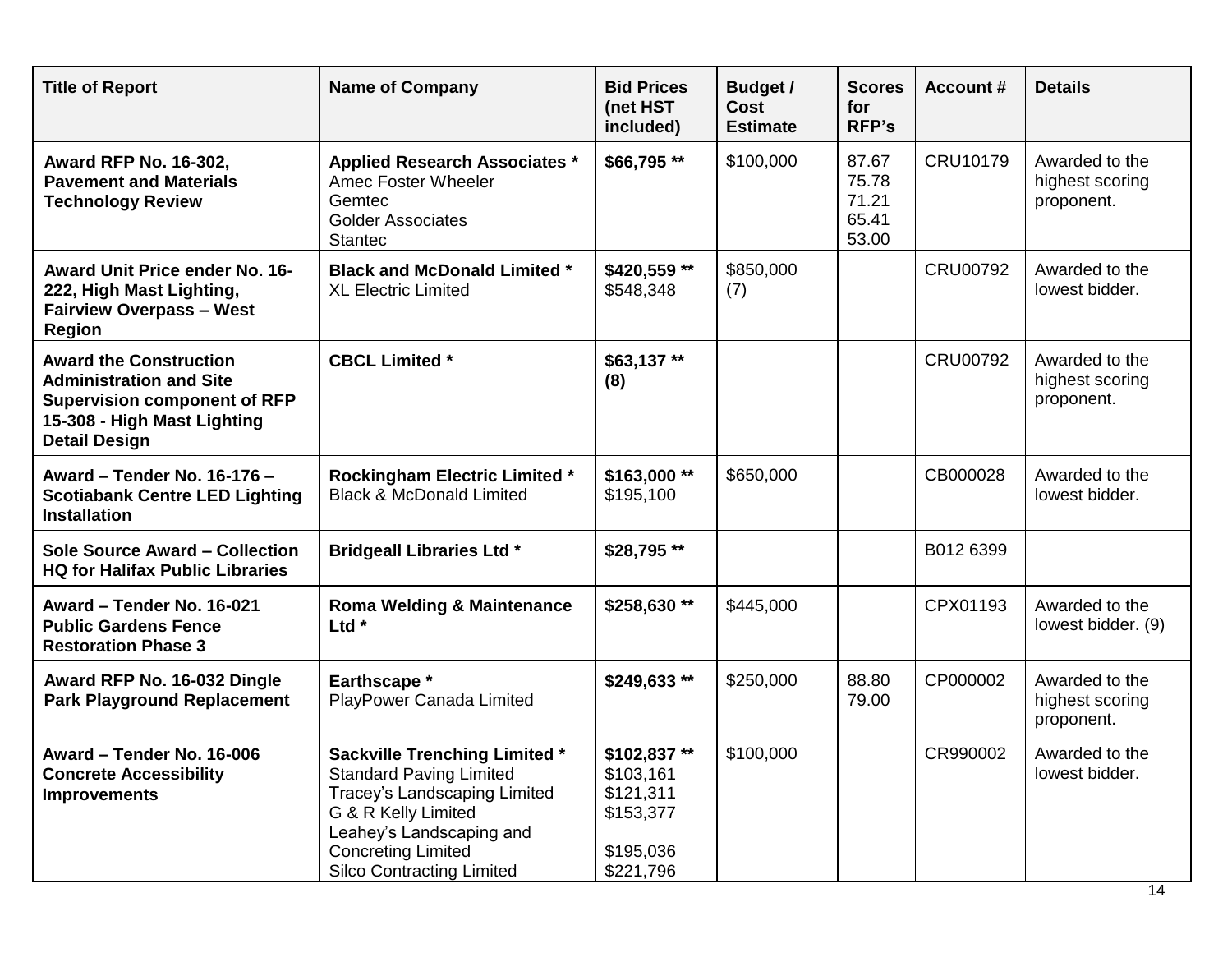| <b>Title of Report</b>                                                                                                                                                                                                 | <b>Name of Company</b>                                                                                                                                                                                                                        | <b>Bid Prices</b><br>(net HST<br>included)                       | <b>Budget /</b><br><b>Cost</b><br><b>Estimate</b> | <b>Scores</b><br>for<br><b>RFP's</b> | <b>Account #</b>            | <b>Details</b>                                  |
|------------------------------------------------------------------------------------------------------------------------------------------------------------------------------------------------------------------------|-----------------------------------------------------------------------------------------------------------------------------------------------------------------------------------------------------------------------------------------------|------------------------------------------------------------------|---------------------------------------------------|--------------------------------------|-----------------------------|-------------------------------------------------|
| <b>Award Quotation Q16D112-</b><br>Two(2), One Ton Cargo Vans                                                                                                                                                          | O'Regans Chevrolet *<br>MacPhee Ford<br>Steele Ford Lincoln<br><b>Dartmouth Motors</b>                                                                                                                                                        | \$84,693 **<br>\$87,788<br>\$87,596<br>\$85,204                  | \$70,000                                          |                                      | <b>CVD01087</b>             | Awarded to the<br>lowest bidder.                |
| <b>Award RFP No. 16-029, IT</b><br><b>Security Consulting Services</b>                                                                                                                                                 | KPMG *<br><b>Presidia Security</b><br>CGI                                                                                                                                                                                                     | \$69,590 **                                                      | \$67,500                                          | 84.0<br>78.9<br>68.1                 | CI990023                    | Awarded to the<br>highest scoring<br>proponent. |
| Award RFP No. 16-063,<br><b>Mechanical Weed Harvesting</b><br><b>Services</b>                                                                                                                                          | <b>Natural Ocean Products *</b><br><b>Horizon Maritime</b>                                                                                                                                                                                    | \$135,572**                                                      | \$67,500                                          | 88.2<br>78.1                         | D935                        | Awarded to the<br>highest scoring<br>proponent. |
| Award RFP No. 16-030 Goods<br><b>Movement Opportunities Study</b>                                                                                                                                                      | <b>Davies Transportation</b><br><b>Consulting Inc. *</b><br>David Kriger Consultants Inc.<br>WSP Canada Ltd.                                                                                                                                  | \$54,547**                                                       |                                                   | 87.0<br>82.9<br>61.3                 | R951                        | Awarded to the<br>highest scoring<br>proponent. |
| <b>Award Tender 16-050 Security</b><br><b>Upgrades - Cole Harbour Place</b>                                                                                                                                            | <b>Stanley Security Solutions *</b><br>UTC Fire & Security Canada o/a<br>Chubb Edwards                                                                                                                                                        | \$178,733**<br>\$202,426                                         | \$175,000                                         |                                      | CB000045                    | Awarded to the<br>lowest bidder.                |
| Sole Source Award - Renewal of<br><b>OpenText</b>                                                                                                                                                                      | OpenText *                                                                                                                                                                                                                                    | \$35,860**                                                       |                                                   |                                      | A732 6204                   |                                                 |
| <b>Award Unit Price Tender No. 16-</b><br>246, Street Recapitalization &<br><b>Sidewalk Renewals, Alderney</b><br>Drive (King to Ochterloney) &<br><b>Prince Street (Alderney to</b><br><b>Portland) - East Region</b> | <b>Dexter Construction Company</b><br>Limited *<br><b>Ocean Contractors Limited</b><br><b>Atlantic Road Construction and</b><br>Paving Ltd.<br><b>Cumberland Paving and</b><br><b>Contracting Limited</b><br><b>Basin Contracting Limited</b> | \$431,327 **<br>\$436,959<br>\$449,173<br>\$465,220<br>\$512,123 | \$415,000<br>\$210,000                            |                                      | CR000005<br><b>CXU01084</b> | Awarded to the<br>lowest bidder.                |
| <b>Award Quotation 16A808 One(1)</b><br><b>Compact Utility Tractor</b>                                                                                                                                                 | Nova International *<br><b>Blueline New Holland</b><br><b>Green Diamond</b>                                                                                                                                                                   | \$56,254**<br>\$60,694<br>\$65,596                               | \$55,000                                          |                                      | <b>CVD01087</b>             | Awarded to the<br>lowest bidder.                |